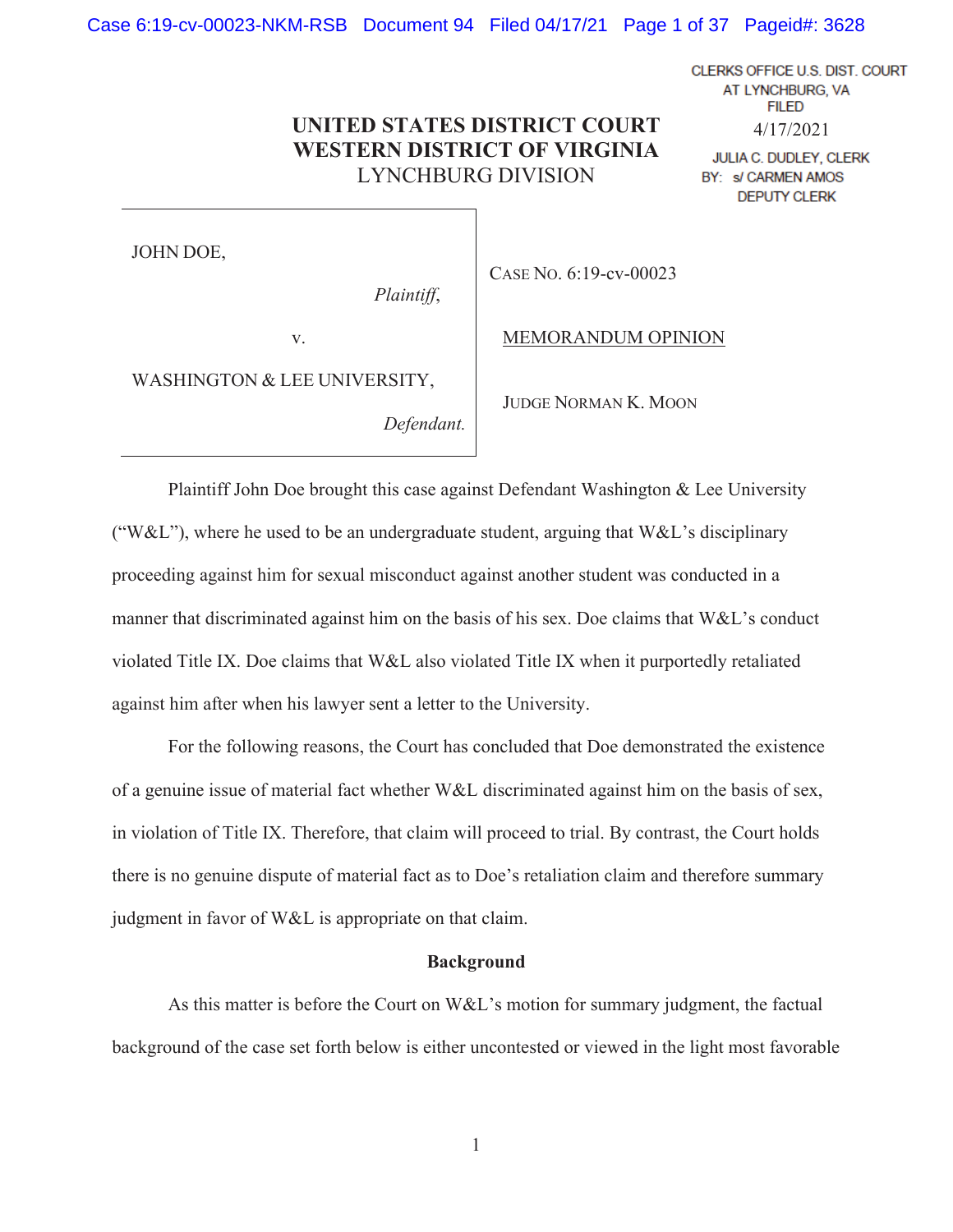to Doe, as the non-movant. See Matsushita Elec. Indus. Co. v. Zenith Radio Corp., 475 U.S. 574, 587–88 (1986).<sup>1</sup>

## 1. W&L's Sexual Misconduct Policy

 W&L maintains a Sexual Discrimination and Misconduct Policy (the "Policy") which "prohibits a broad continuum of behaviors," including "sexual discrimination, sexual harassment, sexual assault, sexual exploitation, domestic and dating violence, stalking, and retaliation." Dkt. 74-1 at 2.<sup>2</sup> The Policy prohibits "non-consensual sexual penetration," which it defines as "[s]exual penetration with another individual without consent," and which "includes vaginal or anal penetration, however slight, with a body party (*e.g.*, penis, tongue, finger, hand) or object, or oral penetration involving mount-to-genital contact." Id. at 13.

 The Policy addresses what constitutes consent to engage in sexual activity at length. It explains that "[i]ndividuals who choose to engage in sexual activity of any type must first obtain the consent of the other party," which "is demonstrated through mutually understandable words and/or actions that clearly indicate a willingness to engage freely in sexual activity." Id. at 17. The Policy explains that "[c]onsent to one form of sexual activity does not, by itself, constitute consent to engage in all forms of sexual activity." Id.

Further, the Policy also states that an individual "who is physically incapacitated from alcohol or other drug consumption (voluntarily or involuntarily) or is asleep, unconscious, unaware, or otherwise physically helpless is considered unable to give consent." Id. at 18. That is because "[a]n individual who is incapacitated cannot consent to sexual activity." Id. at 19. Under the Policy, "incapacitation" is defined as "the inability, temporarily or permanently, to give

<sup>&</sup>lt;sup>1</sup> The Court commends the parties for their extensive and helpful written submissions and oral argument in this case.

 $2$  Record pin-cites will generally be to PDF page numbers, except for the parties' briefs.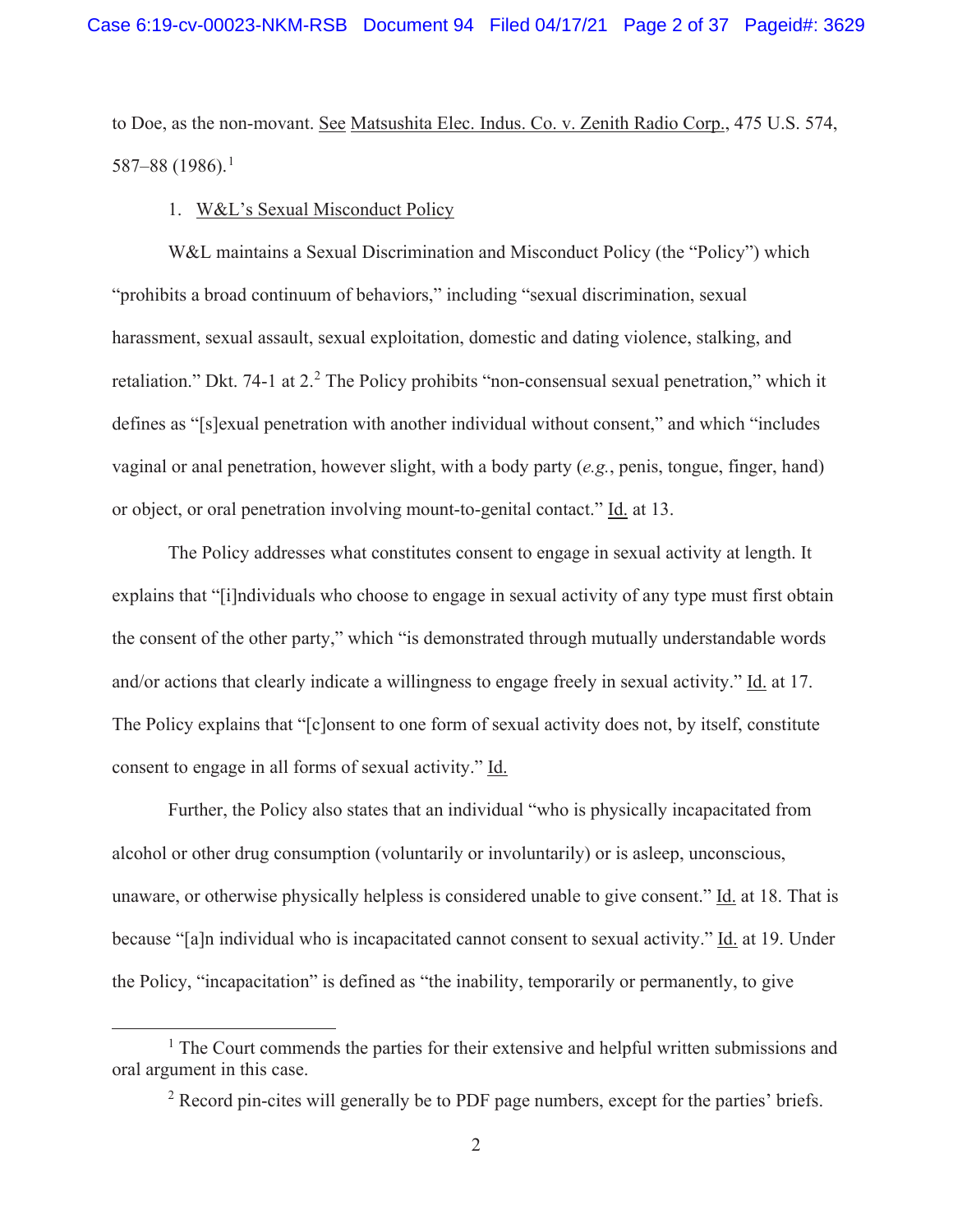consent because an individual is mentally and/or physically helpless, asleep, unconscious, or unaware that sexual activity is occurring." Id.

Lauren Kozak is W&L's Title IX Coordinator. In that role, Ms. Kozak is responsible for overseeing W&L's "review, investigation, and resolution" of "all reports of sexual misconduct," and to further "ensure the University's compliance with Title IX and other applicable laws, and the effective implementation of [the Policy]." Id. at 6.

 The University's Harassment and Sexual Misconduct Board ("HSMB") adjudicates cases of sexual misconduct. Id. at 47. It is comprised of ten individuals: three of whom may serve as Chair of an HSMB hearing, and seven administrators who may serve as members of the HSMB. Id. Under the Policy, each administrator "is appointed by the President and is specially trained to adjudicate cases of sexual misconduct." Id. at 47–48.

 An allegation of sexual misconduct may prompt an investigation at W&L. Typically, a team of two investigators will conduct a sexual misconduct investigation, one of which may be the Title IX Coordinator. Id. at 45. Under the Policy, the investigators will have had "ongoing, specific training and experience investigating allegations of sexual misconduct." Id.

 The Policy provides that during an investigation and any subsequent disciplinary proceeding, the complainant and respondent will be provided with one or two "Hearing Advisors." Id. at 45, 59. Hearing Advisors are "law and undergraduate students who have been trained to provide support and advice to complainants and respondents." Id. at 59. In addition, the complainant and respondent "have the right to obtain, at their own expense," assistance from an "Advisor of Choice." Id. at 59. An Advisor of Choice can be a "friend, mentor, family member, attorney, or any other supporter parties choose to advise them." Id. An Advisor of Choice, unlike a Hearing Advisor, is not trained by the University, and is not a University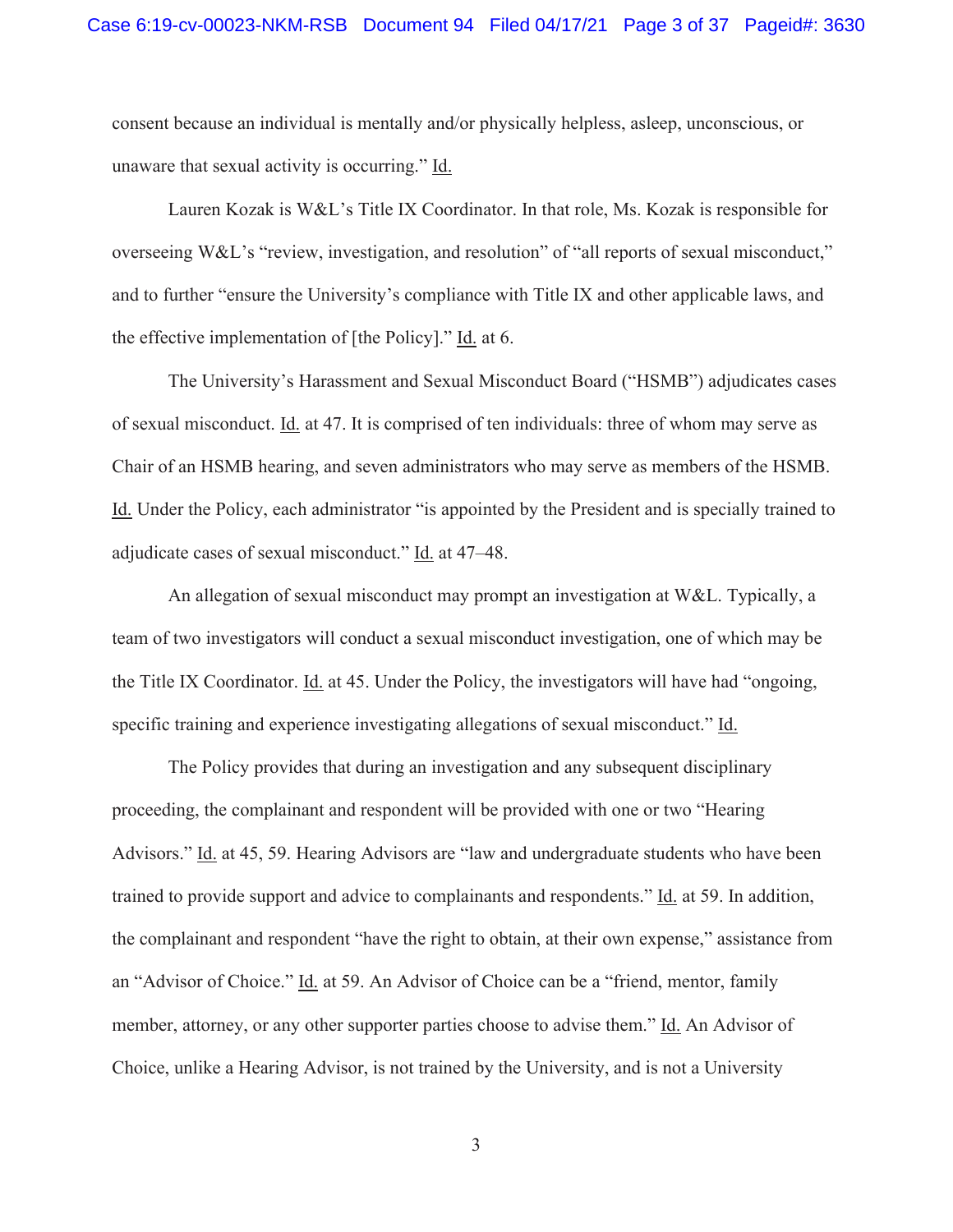resource. Id. However, both Hearing Advisors and Advisors of Choice may be "present at any meeting or proceeding related to the investigative or disciplinary process." Id. at 45.

Once an investigation is opened, the investigators "coordinate the gathering of information from the complainant, the respondent, and any other individuals who may have information relevant to the determination." Id. They will also obtain any available physical evidence, including "communications between the parties," and "other electronic records." Id.

The Policy provides that during the investigation, "[t]he complainant and respondent will have an equal opportunity to be heard, to submit information, and to identify witnesses who may have relevant information." Id. Under the Policy, "witnesses" are those who "have observed the acts in question or have information relevant to the incident," and not merely someone who would "speak about an individual's character." Id.

A respondent is "presumed to be not responsible." Id. That presumption is only overcome when an HSMB hearing panel "concludes that there is sufficient evidence, by a preponderance of the evidence, to support a finding that the respondent violated the policy." Id. at 46.

The investigators prepare a written report at the end of their investigation. Id. at 47. The report "summarizes the information gathered and synthesizes the areas of agreement and disagreement between the parties and any supporting information." Id. The investigators give the complainant and respondent the opportunity to review the investigation report before it is finalized, and they may "submit any additional comments, request changes, or request further information" from the investigators. Id. The investigators "will make changes to the investigation report based on those comments," at their discretion. Id. Lastly, they submit the report to the designated chair of the HSMB for the specific matter. Id.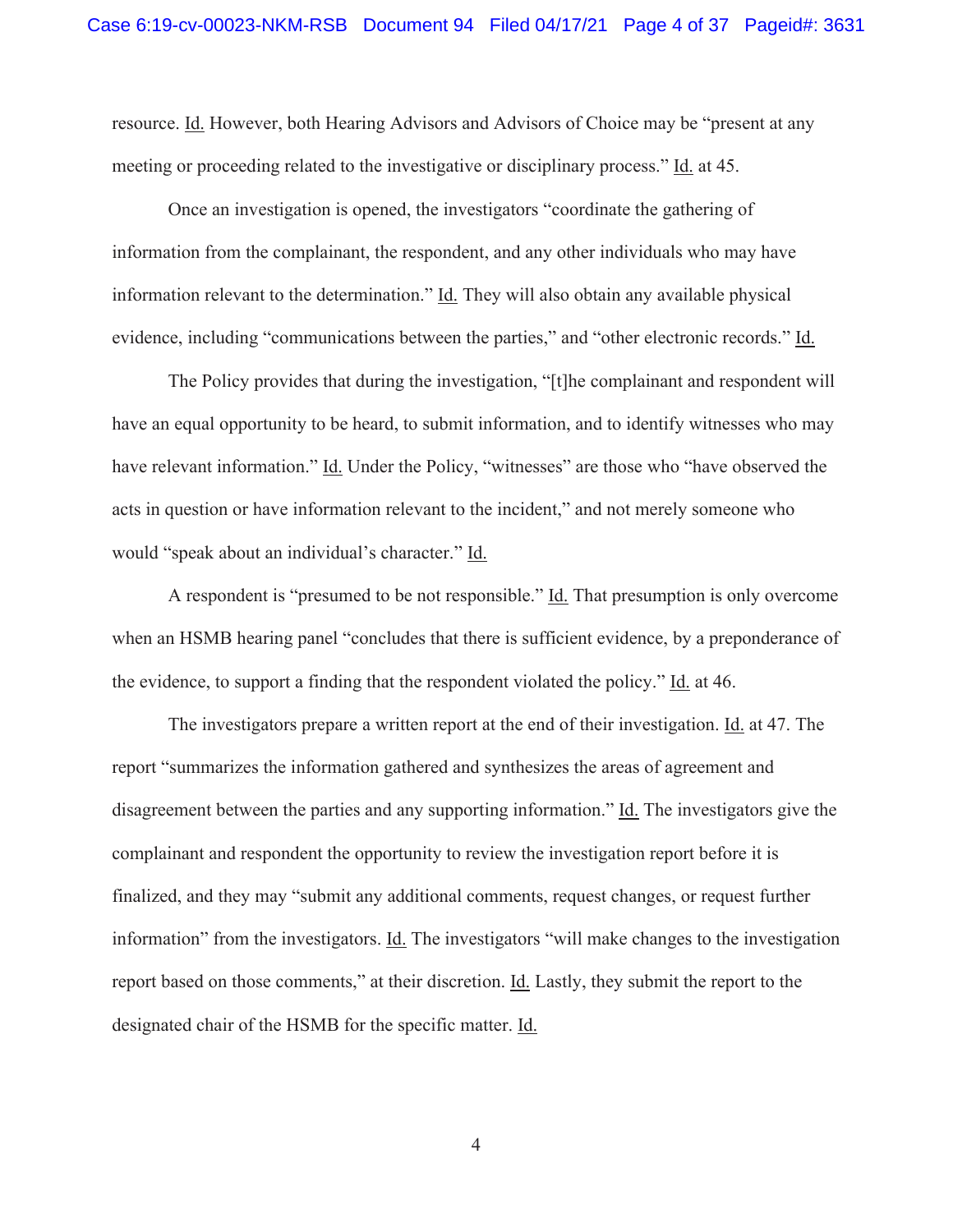Under the Policy, the Chair of the HSMB reviews the investigation report and, if the Chair concludes "it is plausible and more than a sheer possibility that the complainant's factual allegations could constitute a violation of [the Policy]," the Chair will issue a charge to the respondent. Id. at 48.

After the student-respondent answers the charge, the Chair holds separate pre-hearing conferences with the parties and their advisors "to address evidentiary or other matters before the investigation report is presented to the HSMB hearing panel." Id. At the pre-hearing conference, the parties may submit written requests "outlining any additional investigative steps they believe are necessary," such as "follow-up interview(s) with existing witnesses," an interview with the investigators, "identifying any new witnesses who should have been interviewed," and/or describing any additional evidence that should be collected. Id. at 49–50. Among other things, at the pre-hearing conference the parties are notified of the full composition of the proposed HSMB hearing panel and may object to the appointment of panel member on the basis of suspected bias or conflict. Id. at 50.

Under the Policy, the HSMB hearing is "closed to the public and may not be audio or video-recorded." Id. at 51. The complainant and respondent "are entitled to be present during the hearing." Id. A "privacy screen" is erected between the two unless both parties do not want it. Id. The HSMB hearing panel "will review the investigation report prior to the hearing." Id. During the hearing, the HSMB panel may ask questions of the complainant, respondent, any witnesses, or investigators, as well as may examine any evidence. Id. The parties may also pose questions to each other, though they would be submitted through the Chair of the HSMB who screens the questions. Id.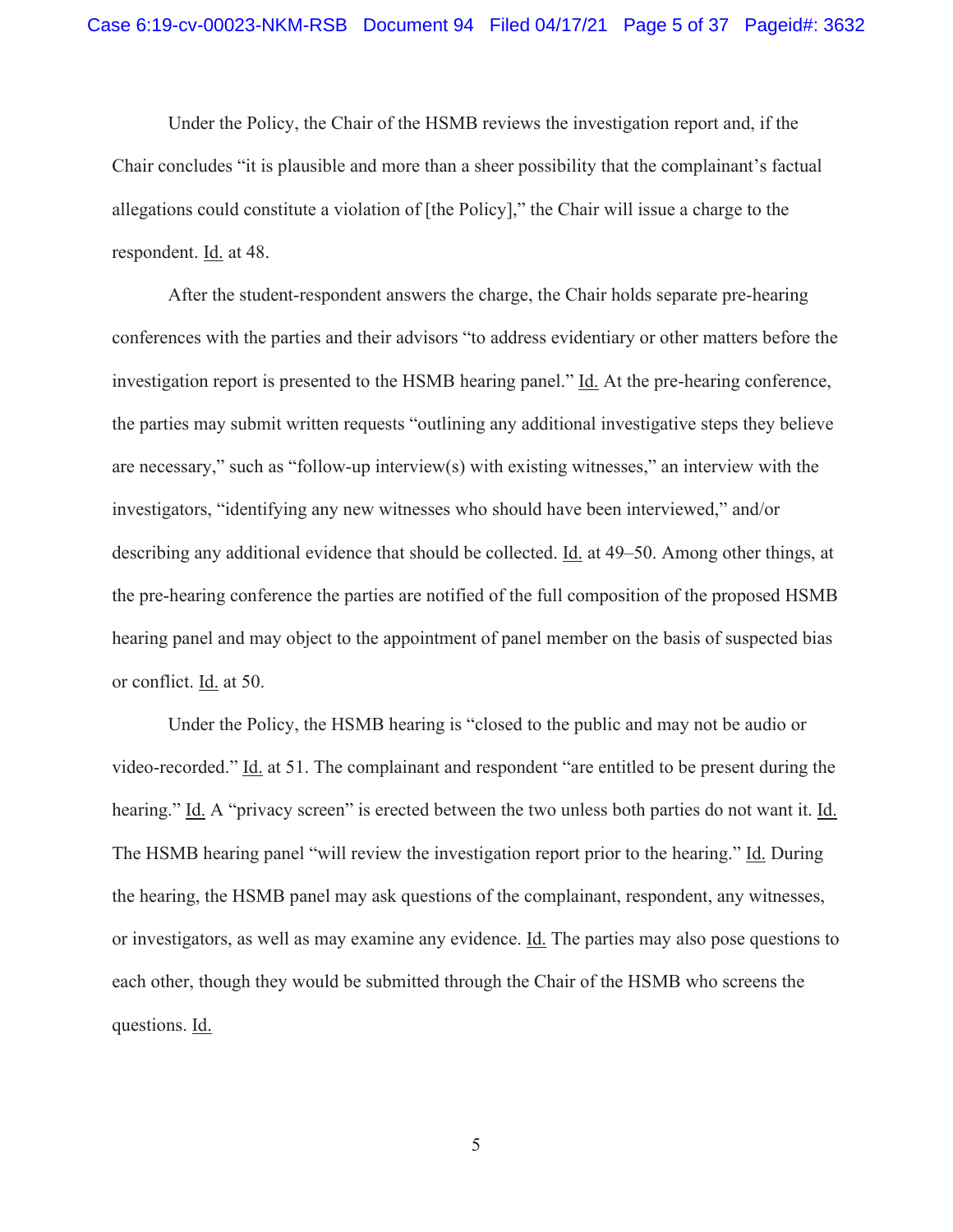After receiving and considering the evidence, the HSMB hearing panel members deliberate whether the respondent can be found responsible for violating the Policy, by a preponderance of the evidence. At least two members of the HSMB panel must vote "responsible" for the respondent to be found in violation of the Policy. Id. at 52.

If the HSMB panel concludes that a student is responsible for the offense of nonconsensual sexual penetration beyond a reasonable doubt, dismissal from W&L is the mandatory sanction. Id. at 53. If the student is found responsible for non-consensual sexual penetration only by a preponderance of the evidence, there are a range of sanctions available, up to and including dismissal, but also including suspension, probation, community service, educational counseling, loss of certain privileges to participate in W&L activities, "on campus residential relocation," and/or changing the student's academic schedule. Id.

Either party may appeal a finding of the HSMB panel whether there has been a violation, as well as appeal any sanctions imposed. Id. at 55–56. An appeal may be afforded depending upon whether there was a "reasonable basis" for the sanction, any "new relevant information," a "procedural defect," or other "extraordinary circumstances" warranted it. Id. at 56.

As asserted by W&L, Doe does not contest that the Policy is discriminatory on its face, but rather in how W&L applied it to him in the context of his proceeding. See Dkt. 74 at 4.

## 2. W&L's Investigation into Jane Roe's Allegations

### A. *Initiation of Investigation*

On Sunday, March 12, 2017, Jane Roe emailed Ms. Kozak as W&L's Title IX Coordinator, stating that she was "reaching out because [she] was sexually assaulted on Friday night"—the night of Friday, March 10—and did not know "what to do in order to proceed," but that she wanted "to report it." Dkt. 74-7 at 2. That day, Ms. Kozak responded asking about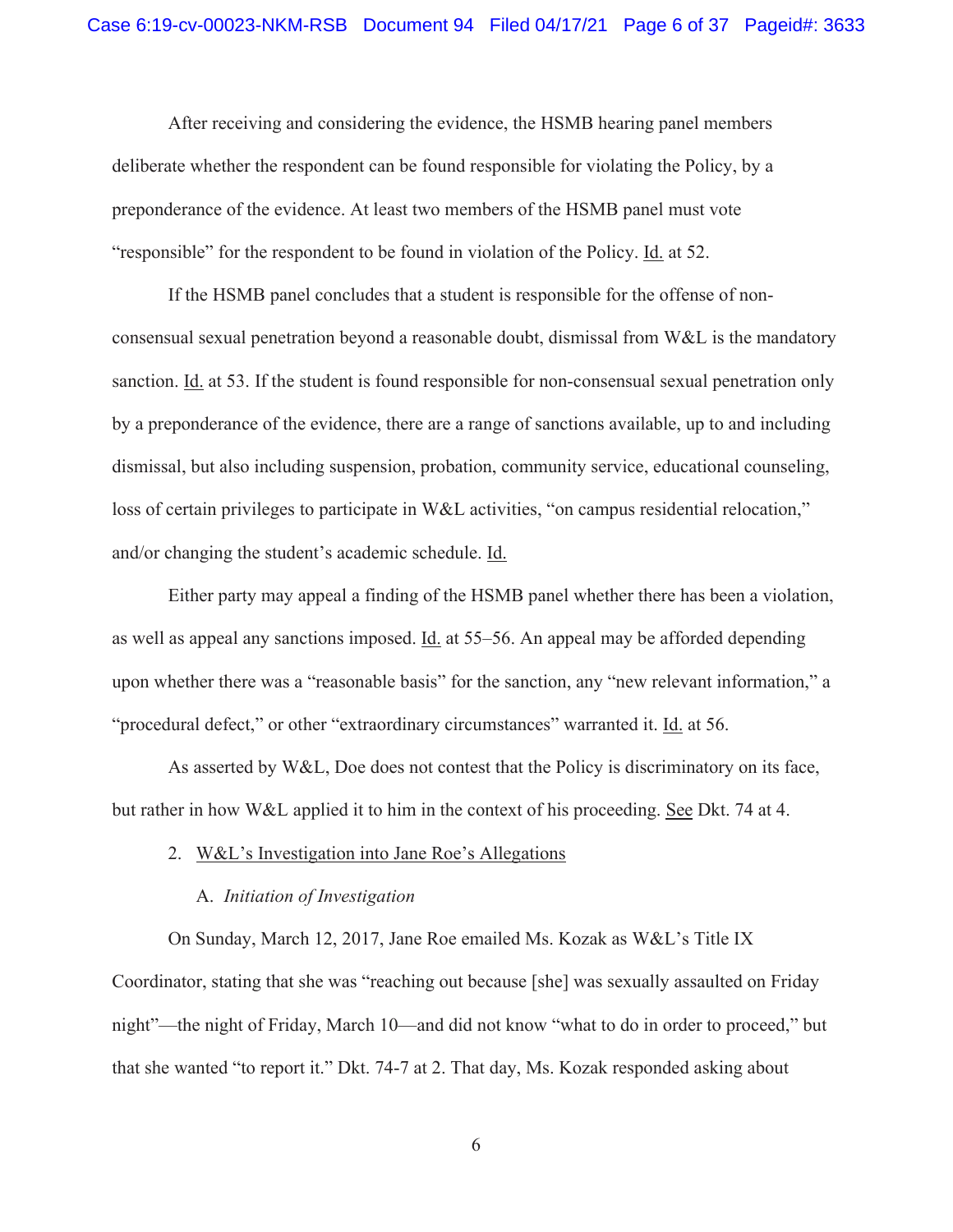scheduling a meeting the following day, if not earlier, and providing Roe information if she would like to file a police report. Id.

 On March 13, 2017, Ms. Kozak sent Plaintiff John Doe a letter informing him that "a complaint of sexual misconduct in violation of [the Policy] has been alleged against you and an investigation will be conducted pursuant to the Policy." Dkt. 74-9 at 2. Specifically, the letter stated that Doe was alleged to have committed "non-consensual sexual penetration." Id. The letter informed him that Ms. Kozak and Jason Rodocker, Associate Dean of Students, would be investigating the allegations. Id. The letter further scheduled an appointment with Doe to meet with them the following day (March 14). Although the letter did not further describe the alleged violation or who the complainant was, in the letter Ms. Kozak directed Doe to "have no verbal or physical contact with [Jane Roe]." Id. at 2–3. The letter also advised Doe that Hearing Advisors were available to assist him and a list of names would be provided to him. The letter further advised Doe: "you may seek advice and assistance of one Advisor of Choice, which can be an attorney, at your own expense." Id. at 2. The letter also provided Doe with a website link to the Policy. Id.

Doe selected a fraternity brother to serve as a Hearing Advisor, but W&L considered the fraternity brother his Advisor of Choice because he had not yet completed his training for the role. W&L also assigned Doe another undergraduate student to serve as his Hearing Advisor. Roe was assigned two law students as Hearing Advisors and she selected a third Advisor of Choice, whom Doe describes as "a female friend who had herself been a complainant in a W&L sexual misconduct matter." Dkt. 73 at 5; see also Dkt. 74-2 at 176–80.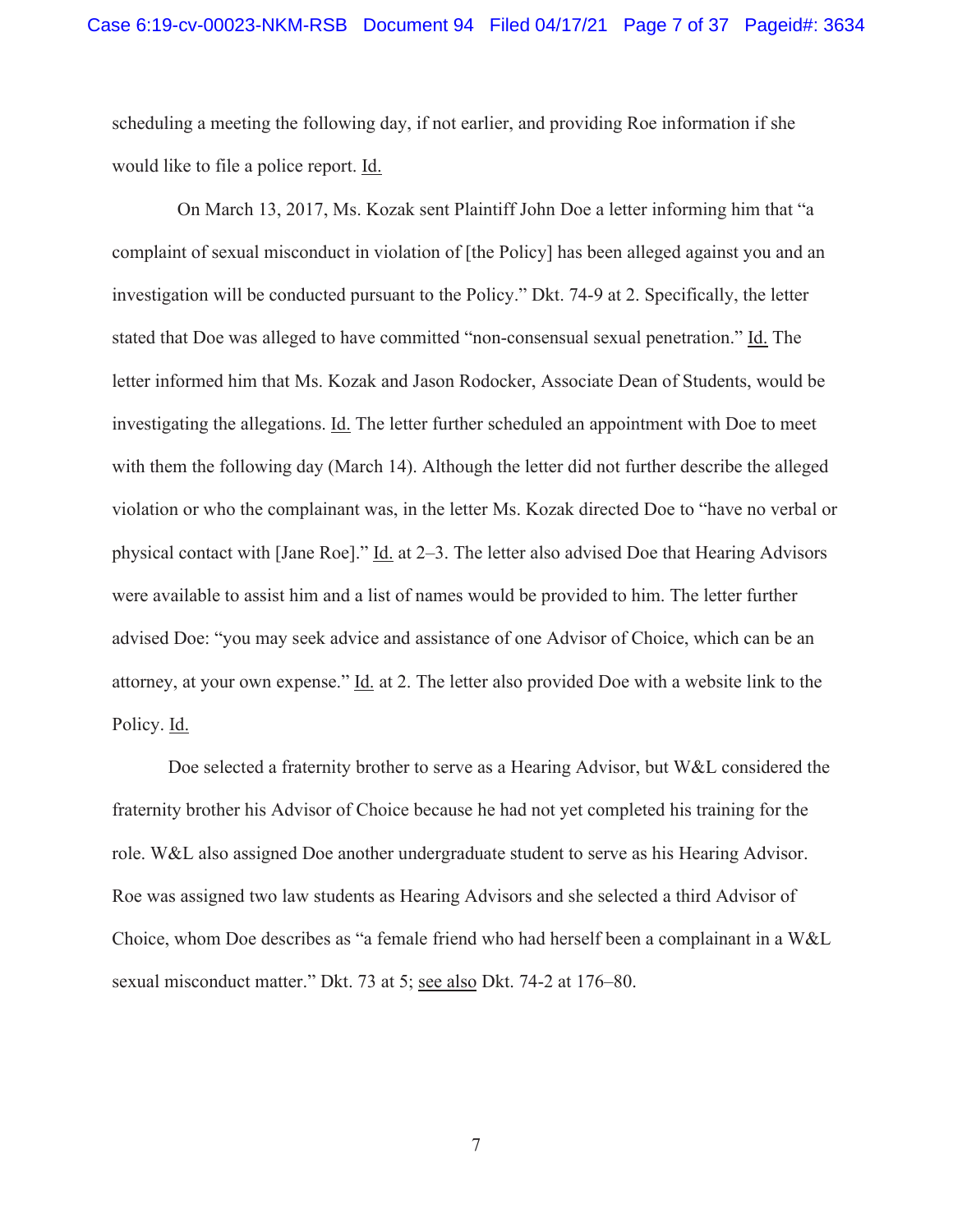# B. *John Doe's Description of Incident*

On March 20, 2017, Doe met with Ms. Kozak and Mr. Rodocker to give his side of the story. Dkt. 74-11. He recounted the following to Ms. Kozak and Mr. Rodocker. Doe described that he and Roe, who were both undergraduate students at W&L, were "pretty good friends the whole year," though it was a "rocky friendship." Id. at 6. Doe said that on March 10, 2017, at 6:30 to 7:00 p.m., Doe was with his fraternity brothers. He drank a bottle of wine and smoked marijuana. Id. at 3. At the same time, he was also communicating with Roe through the Snapchat social media application, from 6:30 p.m. until midnight. At about midnight, he went back to his house and texted Roe at 12:11 a.m. (then, March 11), "asking if she was going to come over." Id. "He texted her because they had been snapchatting the whole night and [Roe] was saying how she wanted to come over." Id. They also texted arranging the logistics of how and when they would meet. Id. When they met, Roe "seemed excited to see [Doe]" and "ran up to him and gave him a hug." Id. To Doe, Roe "didn't really seem intoxicated," she "was coherent and could walk fine." Id. at 4.

Doe claimed that when they got back to his room and started watching Netflix on his computer, they were on his bed and Roe initiated physical contact with him. Id. He claimed she "grabbed his arm and pulled it over her body so it was grabbing her breast." Id. Doe also relayed that Roe "kept asking if it would be weird if they hooked up," and "said she didn't want to just hook up she wanted a relationship." Id. He "knew that she had just come out of a long relationship with somebody." Id. Doe recounted that Roe "turned around and started kissing him," and she "initiated the kissing, but it was mutual." Id. He claimed she gave him hickeys on his neck. When Roe said she was thirsty, Doe gave her a non-alcoholic beverage, which they both drank. Id. at 5. "While they made out each of them took their own clothes off." Id. "At one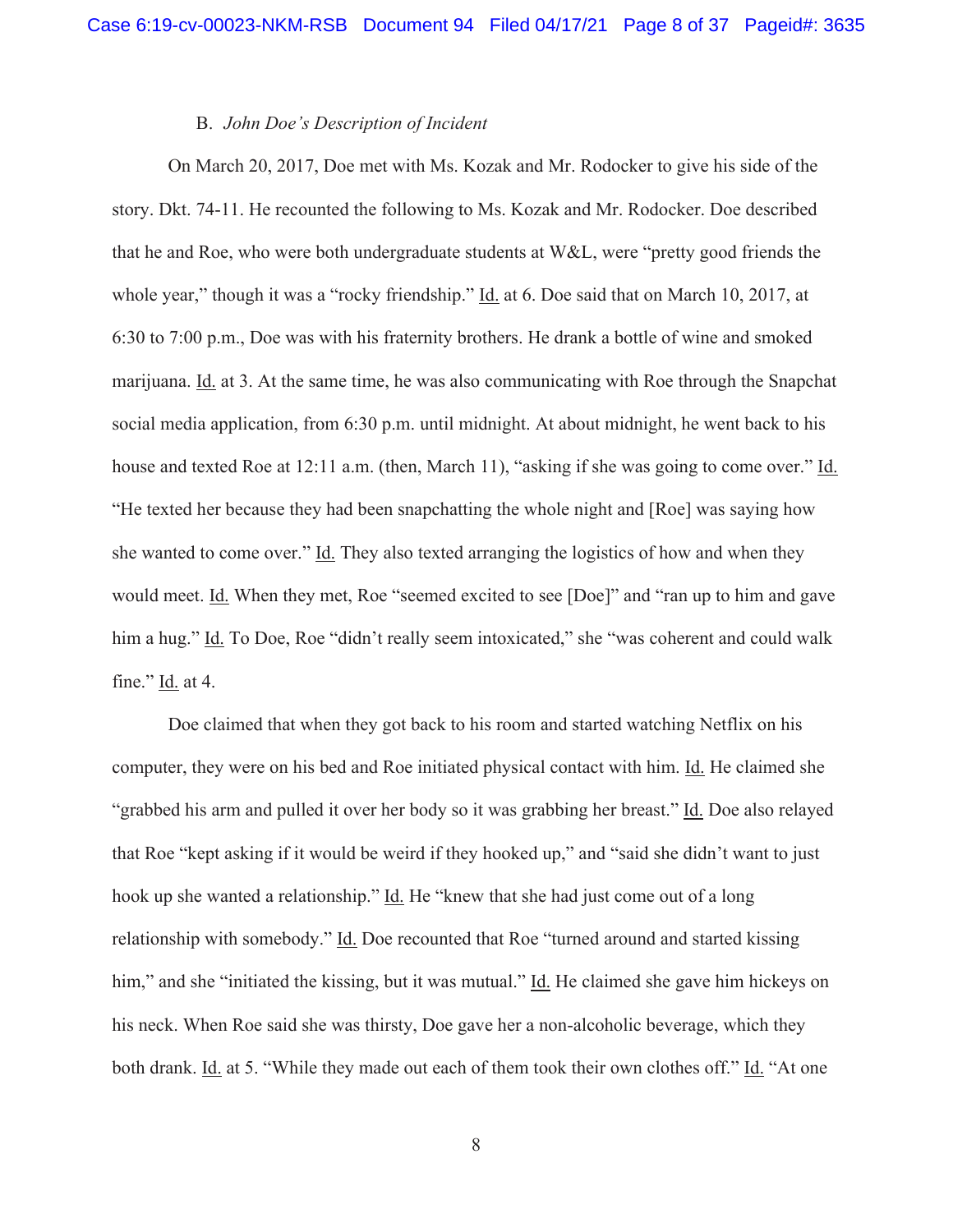point [Roe] was laying on top of him and she said 'I don't know if I want to have sex because I think it is going to be weird for our friendship and it will ruin it." Id. Doe responded that "it would only be weird if you make it weird." Id. Doe claims that Roe responded by offering him oral sex, which he agreed to. Id. After "a bit" of time, Doe "pulled her back up" because he "thought it was weird." Id.

Doe claimed that he and Roe laid on the bed for perhaps 20 or 30 minutes, during which time Roe "kept asking if sex would ruin their relationship." Id. Doe asked if Roe wanted him to get a condom, and Roe "nodded her head and said yes." Id. Doe claimed that while they were having sex, Roe was an enthusiastic participant and that he "told her not to be as loud because he didn't want anybody to hear them." Id. He did not know at what time of night they had sex. Id. The next morning Roe left while Doe was still in bed, though he remembers her leaving. Id. at 6. When Roe texted Doe that morning, he was confused at her text which asked him at what time they had sex, because it "seemed like a weird question to ask." Id.; see also Dkt. 81-1 at 59 (text messages).

# C. *Certain "Undisputed Facts" from the Investigation Report*

The completed investigation report included numerous "undisputed facts" about the incident. As recounted in W&L's investigation report, on March 10, 2017, between 9:00 p.m. and midnight, Jane Roe went to several houses before she went to John Doe's. Dkt. 73-9 at 5. Roe went to the second house at 10:30 p.m. that evening, where she "went to Witness A's room" and "stayed there until around midnight." Id. "During that time, she had consensual sex with Witness A."  $\underline{Id}$ .<sup>3</sup>

<sup>&</sup>lt;sup>3</sup> Doe told Ms. Kozak and Mr. Rodocker that he had "no personal knowledge about whether these events occurred," just that he knew that Roe "was going out," but he did not dispute them necessarily. Id. at 5 n.2.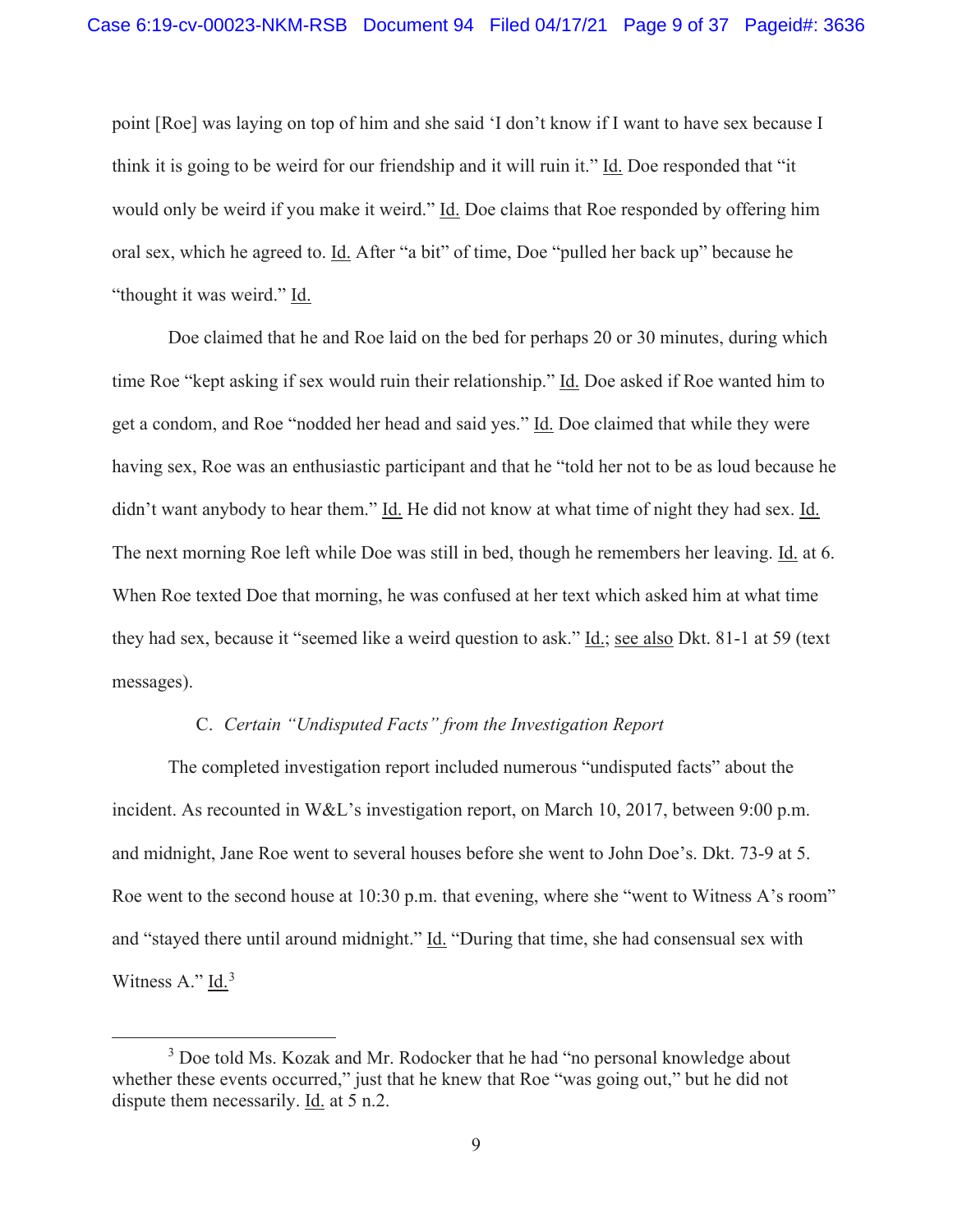Later, a "sober driver" drove Roe home from that house back to her residence, and she got home "after midnight." Id. At which point Doe and Roe exchanged the following text messages:

- Doe: "Are you going to come over?"
- Roe: "well I just got back to apt"
- Doe: "So that's a no?"
- Roe: "Come hang!"
- Doe: "You come here"

"I go there every time"

Roe: "i don't know about walking there"

"i mean i guess i could"

"Should i"

- Doe: "It's fine"
- Roe: "but like walk all the way there and all the way back"
- Doe: "It's not that far"
- Roe: "ugh okay wel are you still up?"

Doe: "yeah"

Roe: "okay walk halfway and meet me"

Doe: "Come on"

"Just walk over"

## Roe: "okay hold on"

"gonna grab a sweatshirt"

Doe: "Who else is coming?"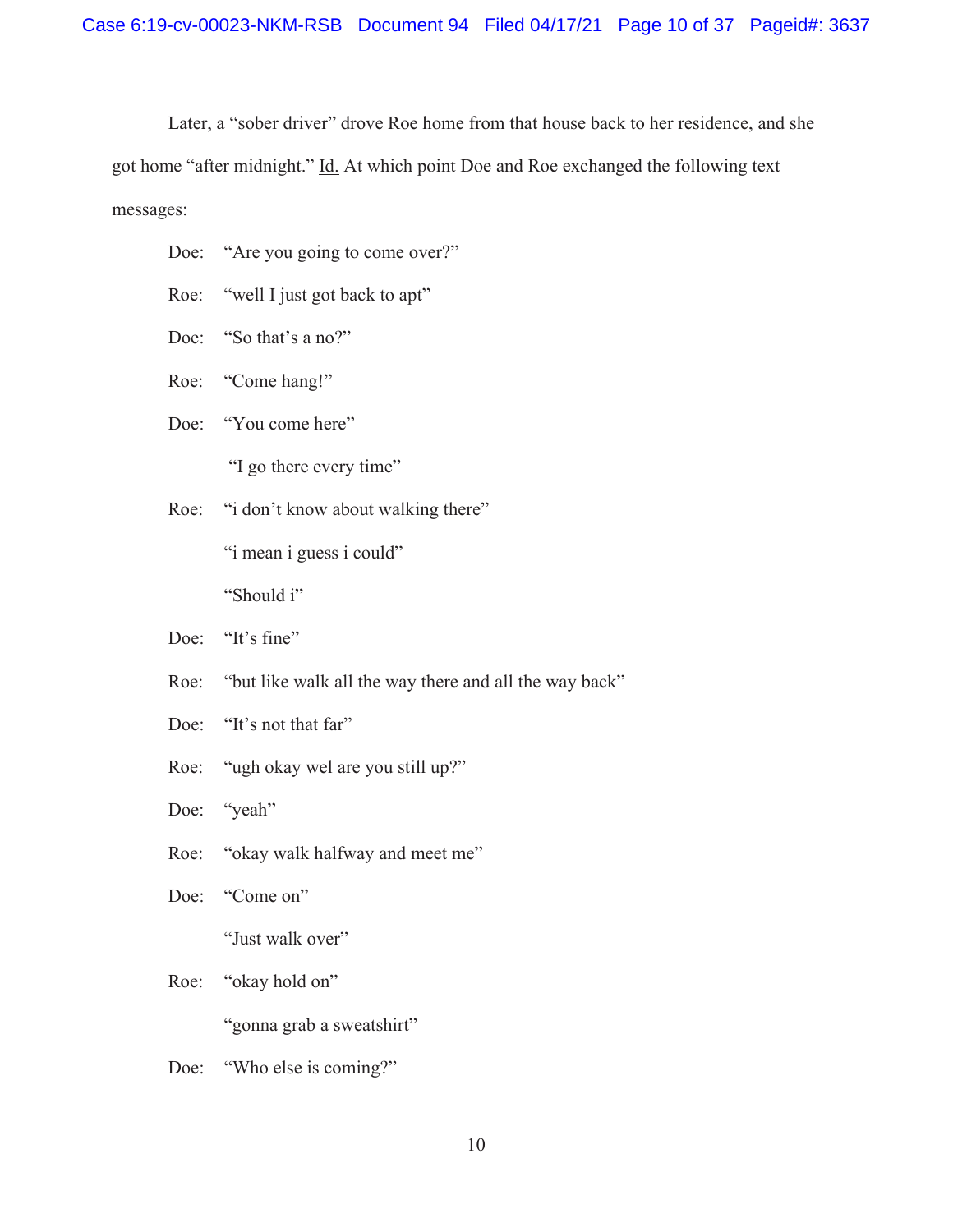Roe: "literally just me" "sorry"

- Doe: 'No, that's fine"
- Roe: "is that a deal breaker?"
- Doe: "Haha no"
- Roe: "okay"
	- "[on my way]"

Dkt. 73-9 at 5–6; see also Dkt. 81-1 at 56–59 (text messages).

The investigation report treated as undisputed that Doe and Roe then met and walked back to his room, watched Neflix while on the bed, and that Roe then said she was tired and that she would rather sleep. Dkt. 73-9 at 6. "After [Doe] put the computer away, they began to kiss and fondle each other," and that Roe's "skirt and bra were removed at some point," and that "she was not wearing underwear." Id. at 6–7. Then, "[a]t some point, [Doe] put on a condom and vaginal/penial penetration occurred." Id. at 7. Roe slept in Doe's room, woke up the next morning and left just after 9:00 a.m. Id. Roe had "dark, large marks on the sides of her neck and parts of her shoulders," and Doe "also had marks on the sides of his neck." Id. At 9:29 a.m. that morning, Roe texted Doe "when did we have sex last night?" and Doe texted back several hours later, "Honestly no idea." Id. at 7. See also Dkt. 81-1 at 59 (text messages). Roe went to the health center that day and reported a sexual assault. Id. Doe did not dispute what Roe did later, although he said he had no personal knowledge of it. All of those facts were treated as "undisputed" in the investigation report.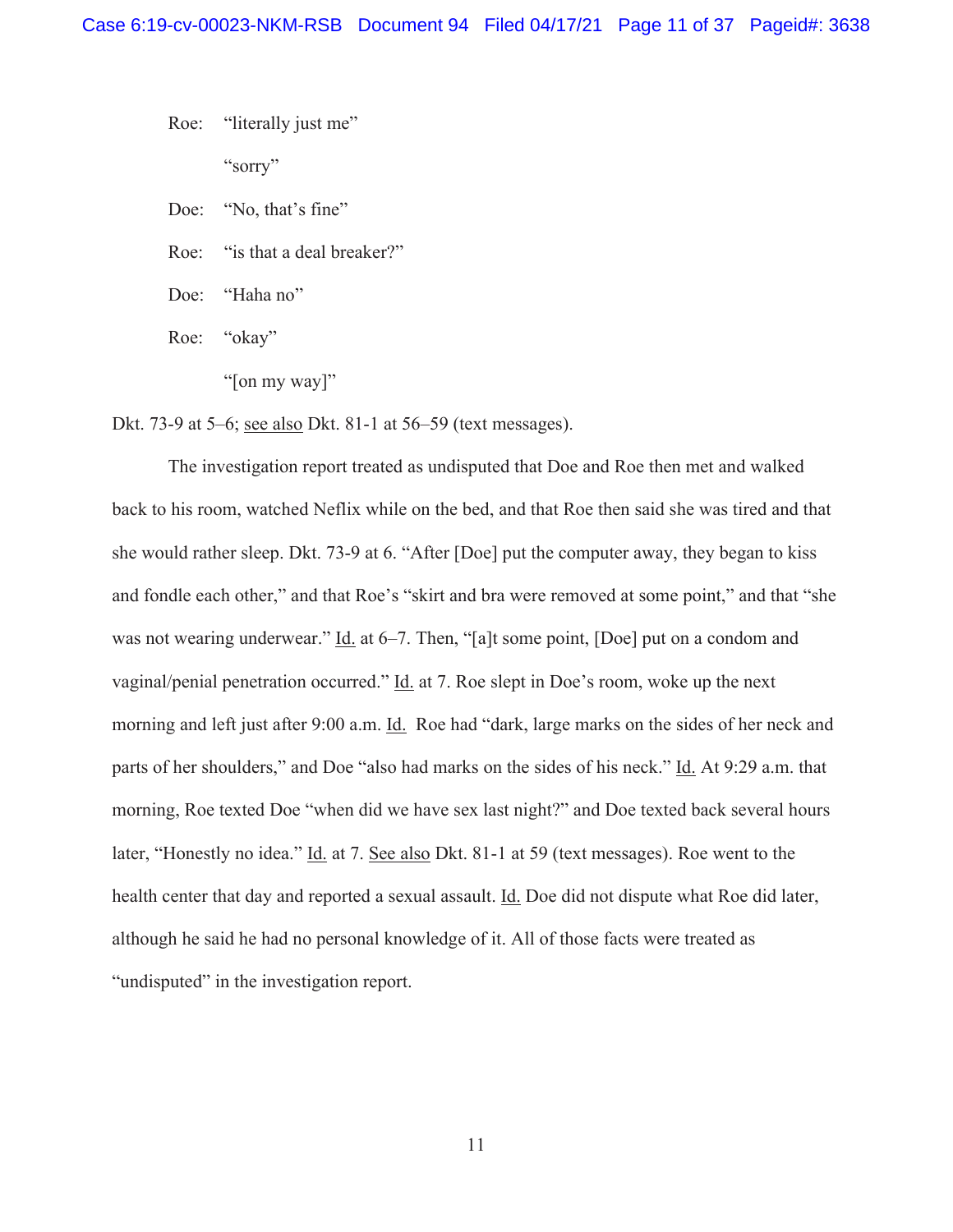# D. *Jane Roe's Description of Incident*

Jane Roe provided her description of the incident to Ms. Kozak and Mr. Rodocker on March 17, 2017. Dkt. 81-1 at 17. She described John Doe as a "good friend," and said that they had known each other since freshman year. Id. She claimed that she had a boyfriend and "never had any interest in having a romantic relationship with [Doe]." Id.

As Roe described the evening of March 10, 2017 to the investigators, she went out and had pizza and four glasses of wine over a three-hour period, but she "wasn't feeling very intoxicated." Id. She went to two houses, and her friend, "Witness A," lived at the second house. Roe got to the second house at around 10:00 p.m., and while she was there, Roe and Witness A had consensual sex. Id. at 18. Between 12:00 and 12:30 a.m. in the early morning of March 11, Roe left to go home. Id. A "sober driver" identified as "Student 6" drove Roe back to her apartment. Id.

After Roe got back home, she and Doe texted about meeting. Id. They met halfway between her place and his, and they walked back to his room. Id. In "[g]oing over there, [Roe] never had any intention to have a romantic or sexual relationship with him. She just considered him a close friend." Id. They got to Doe's room at 12:30 a.m. Id. They watched TV on his computer for a few minutes, and then, after Doe put his computer away, he "started to make out with her." Id. Roe claimed that "[s]he remembers kissing [Doe]," and that "[t]hey made out a little bit," but she began to "not remember as much of what happened." Id. She explained that it "started as consensual when kissing, but she did not want to go any further than that," and that she had no "desire to have sex with him" because she "viewed him solely as a friend." Id. Roe told him, "I don't want to have sex." Id. He asked her several times, "are you sure? Are you sure?" and Roe reiterated, "yes, I don't want to have sex." Id. at 19. Roe thought Doe was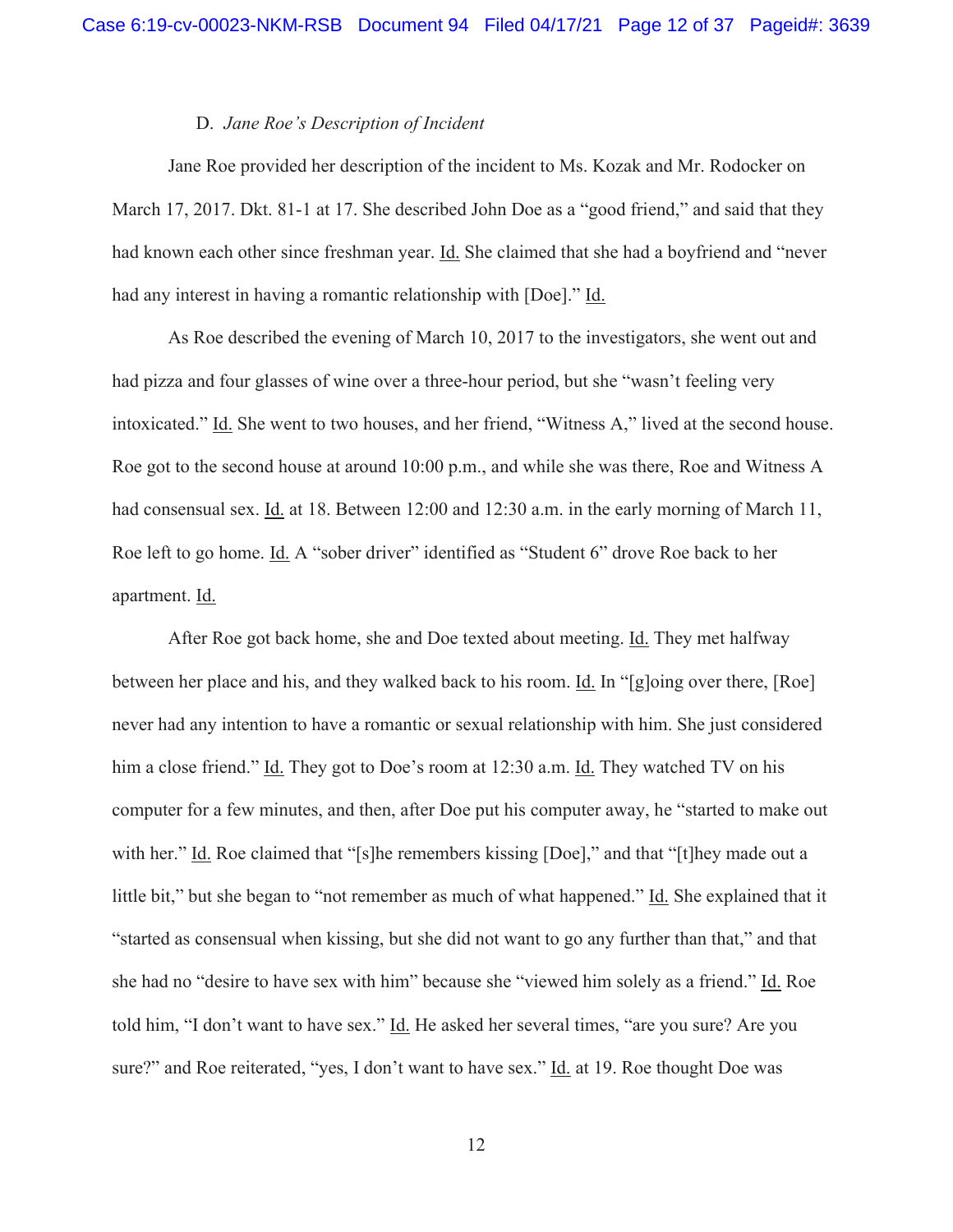"trying to convince her to have sex," but she remembered "stay[ing] very firm" in her response. Id. Roe showed Doe her nipple piercings when "her bra came off," and eventually she "was completely undressed." Id. They made out for 30 to 40 minutes. Id.

Roe then "wanted to go back to her apartment," and she began "putting her clothes on," but Doe said, "no, stay, it is late," and he "convinced her to stay." Id. According to Roe, "[s]he felt comfortable spending the night because she had so much trust in [Doe]." Id. Roe said she asked for water so that she "wouldn't have a hangover the next day." Id. Doe gave Roe a nonalcoholic beverage that she drank. Id. Roe said that she fell asleep and woke up around 9:00 a.m., at which time she saw a used condom on the ground next to the bed. Id. Roe asked Doe, "Did we have sex last night?" and said "There is a used condom on the ground." Id. at 19–20. Doe was not fully awake, and said, "Oh, you don't remember?" Id. Roe said "she remembered doing some stuff with him, but not having sex." Id. She was "shocked" and left. Id.

Roe claimed that "[s]he believes that any penetration occurred while she was not conscious." Id. at 20. She remembered going to sleep "but she does not remember penetration." Id. "That is not something that has ever happened to her at all before." Id. She explained that she "didn't feel overly intoxicated … at any point throughout the evening," though she "knew that she was slightly intoxicated … and definitely not at a level where felt out of control." Id. She woke up with a lot of bruises on her neck, and she took pictures of them. Id. She claimed these "felt more like bruises than hickeys." Id. "While she did hook up with Witness A earlier in the night she had a conversation with him not to do anything that would give hickeys," and Doe "doesn't remember doing anything that night that would have given her hickeys or bruises." Id.; see also id. at 63–69.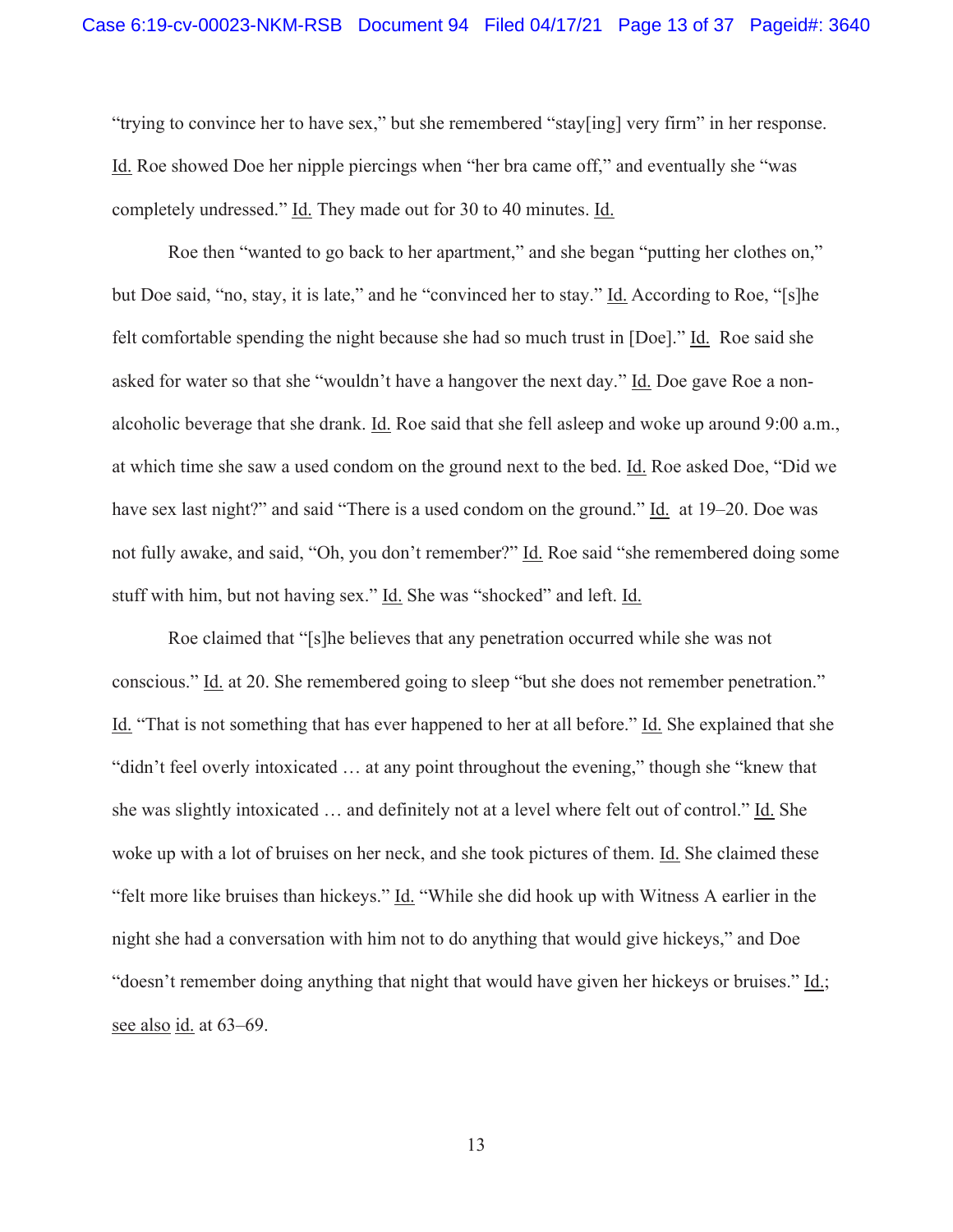## E. *Further Investigation and Evidence*

Ms. Kozak and Mr. Rodocker submitted their draft notes of Doe's interview to Doe for his comments and incorporated any edits he had. Dkt. 74-11 at 2. They also similarly sent draft notes of Roe's interview to her, and Roe suggested a few edits which were reflected in the ultimate version of the interview notes. Dkt. 81-1 at 22. Roe informed the investigators in her response to the draft investigation report that, while she was not interested in a romantic relationship with Doe, "[s]he was interested in a relationship with Witness A." Id. at 12 n.10.

Ms. Kozak and Mr. Rodocker conducted several other interviews as part of their investigation. They interviewed Witness A. Id. at 31–32. Witness A said that when he was with Roe on March 10, she was "pretty-drunk, but not at a level even close to worrisome," at a "normal level." Id. at 31. Witness A confirmed that he and Roe had sex that night, and that they had sex "a few times previously." Id. He thought it was "possible" he "may have given her hickeys." Id. Witness A called a sober driver after to take Roe home. Id. Later the following evening (March 11), Roe shared with Witness A that after she had seen Witness A the prior evening, she "went to watch a movie at a person she thought was a friend's house and he raped her later on in the night." Id. Roe mentioned Doe's name (who Witness A did not know), but otherwise "didn't share any specifics." Id. Roe and Witness A met in person on that Monday (March 13), at which point "Witness A got her in contact with someone he knows at Project Horizon to help her." Id.

Ms. Kozak and Mr. Rodocker also interviewed "Student 6," Roe's "sober driver" from the night of March 10. Dkt. 81-1 at 24. Student 6 characterized Roe as "fairly drunk," and "very friendly." Id. Student 6 said Roe "did not seem upset at all; she seemed happy." Id. He felt that "her conversation was coherent." Id. He mentioned that Roe was "walking fine and he didn't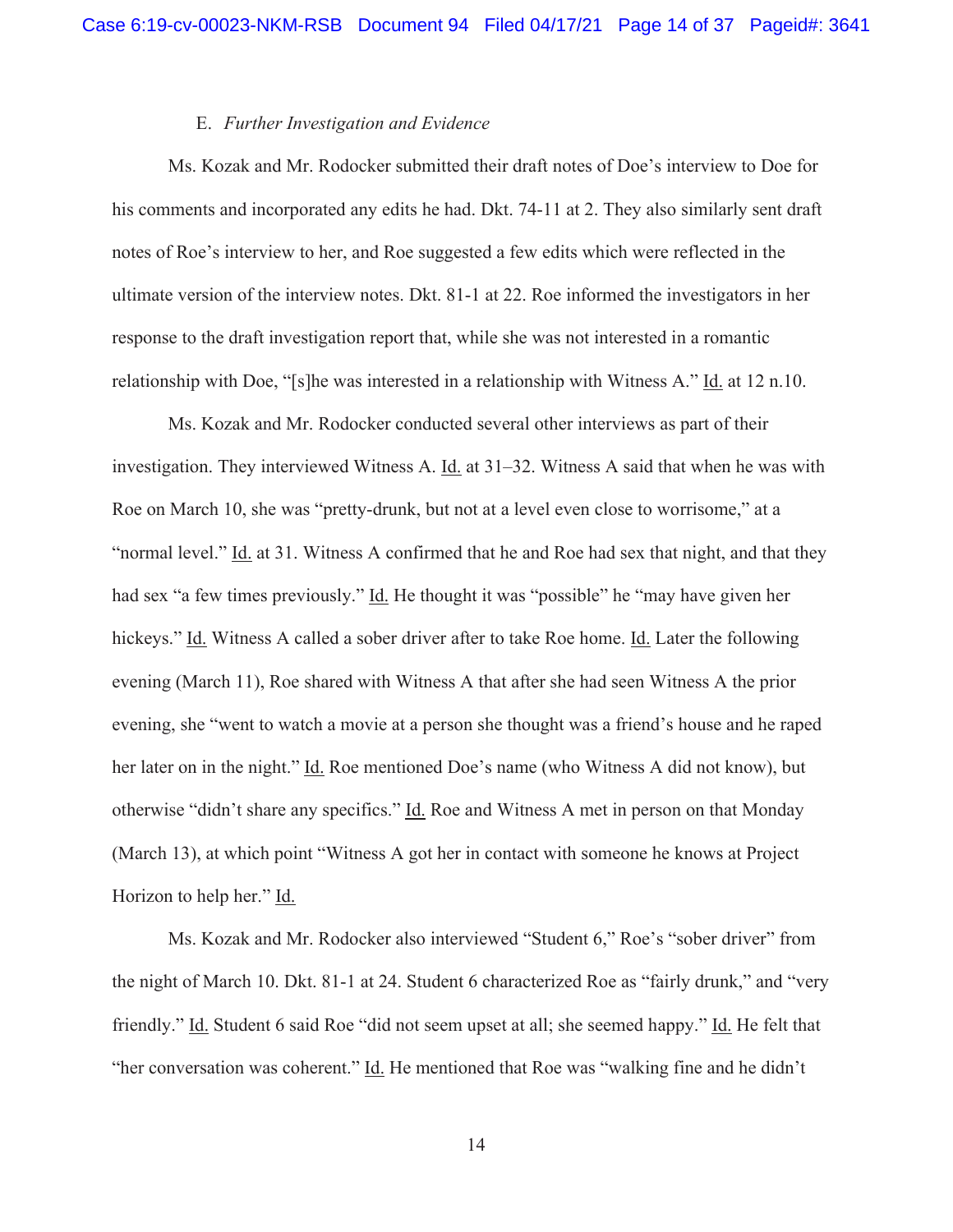have to get out of the car to help her get inside the car." Id. Roe also exited the car "without assistance and walked normally inside." Id. They also interviewed Student 7 and Student 9, two of Roe's friends whom Roe had spoken with after she left Doe's house (Student 9), and later in the day by phone (Student 7). See 81-1 at 20–21, 27–29, 40–42. And they interviewed a witness requested by Doe, Student 10. See id. at 46. Students 7, 9, and 10 had not witnessed the incident first-hand, though Roe and Doe had conveyed portions of their versions of the incident to these other students afterward.

The record before the investigators also included a letter that Dr. Janet Boller, Clinical Psychologist and University Counselor, submitted on Roe's behalf. Dkt. 81-1 at 76. The letter had the title: "Verification of Psychological Condition," dated April 13, 2017, and stated that it reflected several meetings between Roe and Dr. Boller. Id. Dr. Boller concluded that following her evaluation of Roe in both sessions, Dr. Boller "determined that her condition and symptoms met criteria for a diagnosis of Acute Stress Disorder." Id. In addition to describing those symptoms, notably, Dr. Boller wrote that Roe met the "following criteria for *Acute Stress Disorder*," including "[d]irect exposure to a traumatic event—as reported in the investigation report." Id. In Dr. Boller's "overall conclusions," she wrote: "In my professional, clinical opinion, [Roe] experienced a traumatic event, as she described when interviewed." Id. As W&L acknowledges, "[p]reviously, in August and September 2016, [Dr.] Boller participated in the training of HSMB members, focusing on the impact of trauma on complainants." Dkt. 74 at 7. W&L asserts that Ms. Kozak arranged for this training "as part of a broader training program, to comply with applicable laws." Id.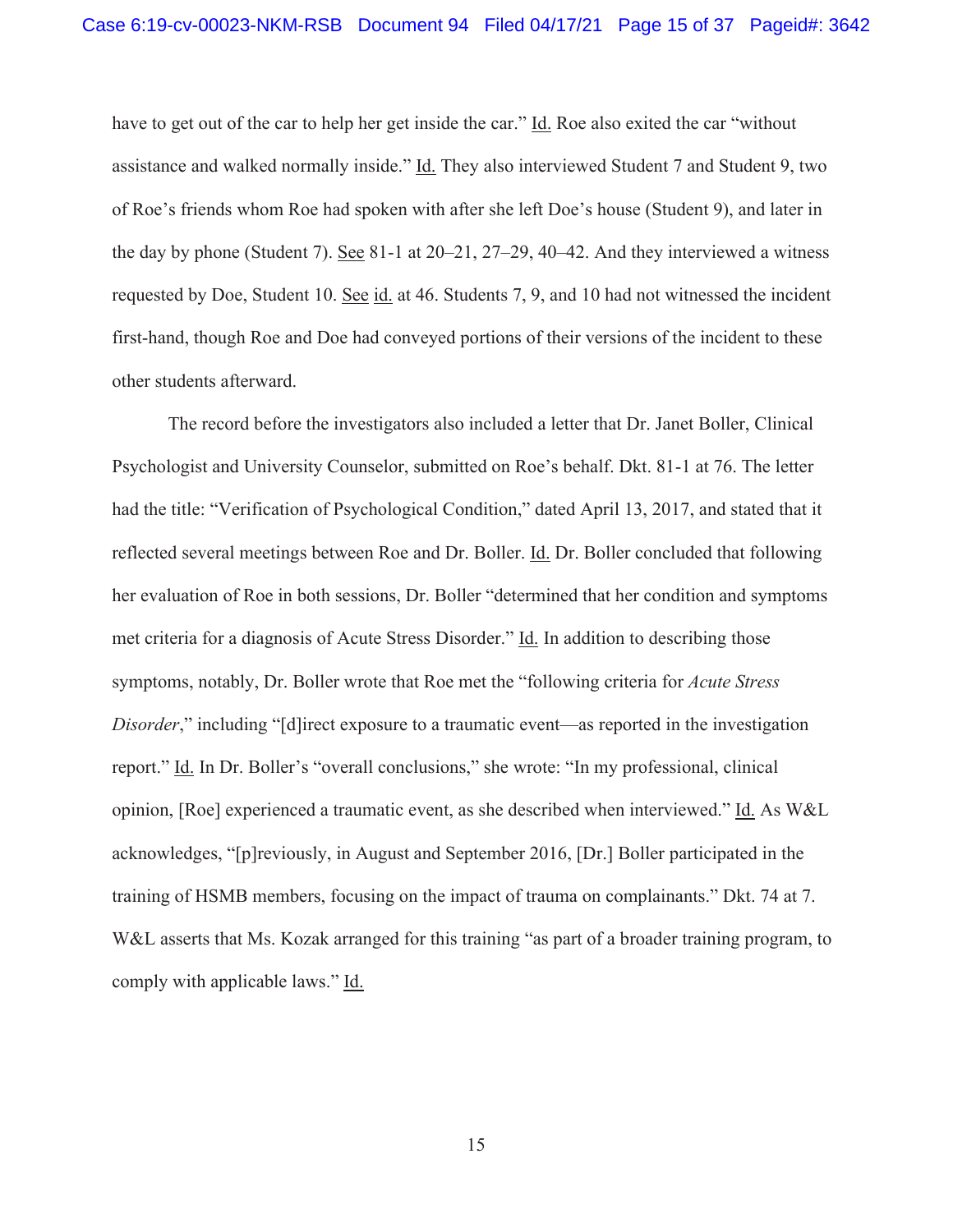# F. *Investigation Report*

On March 28, 2017, Ms. Kozak and Mr. Rodocker provided a draft of their investigation report to Doe and Roe in separate meetings for their review. Doe and Roe commented on the report and the investigators made some changes in response. Dkt. 81-1 at 1.

Ms. Kozak and Mr. Rodocker completed their investigation report on April 20, 2017. Id. at 3. They attached to the investigation report the various witness statements, text messages, Dr. Boller's letter, and pictures of Roe's bruising. See Dkt. 81-1. In the report, they set forth the above-referenced "undisputed facts," before proceeding to an "analysis" whether penetration occurred and whether Roe consented. Id. at 9–16. In the report, they first found the penetration occurred, and, "[w]hile [Roe] does not specifically remember giving [Doe] oral sex, she thinks it is possible she did and does not dispute it." Id. at 10. Roe also said that any oral sex "would have been consensual." Id.

Most of the report's analysis considered whether Roe consented to vaginal intercourse. Id. at 10–16. The report noted that "[t]he parties engaged in some consensual activity," including "kissing and other sexual fondling," and oral sex also "would have been consensual." Id. But the investigators further wrote that Roe said "she did not consent to vaginal/penile penetration," because, to her, "[s]exual intercourse meant something more serious than a casual hookup" and Doe "was not someone with whom she wanted to have that connection." Id. Therefore, "[s]he was willing to make out," and that meant "everything up to vaginal/penile penetration," but "that was as far as she was willing to go." Id. The report reiterated Roe's claim that she told Doe several times she did not want to have sex. Id. at 10–11. And it recounted certain aspects of Roe's narrative. Id. Roe "alleged that she was incapacitated at the time of penetration and not capable of consenting to sexual activity," not "as a result of alcohol" or prescription medication,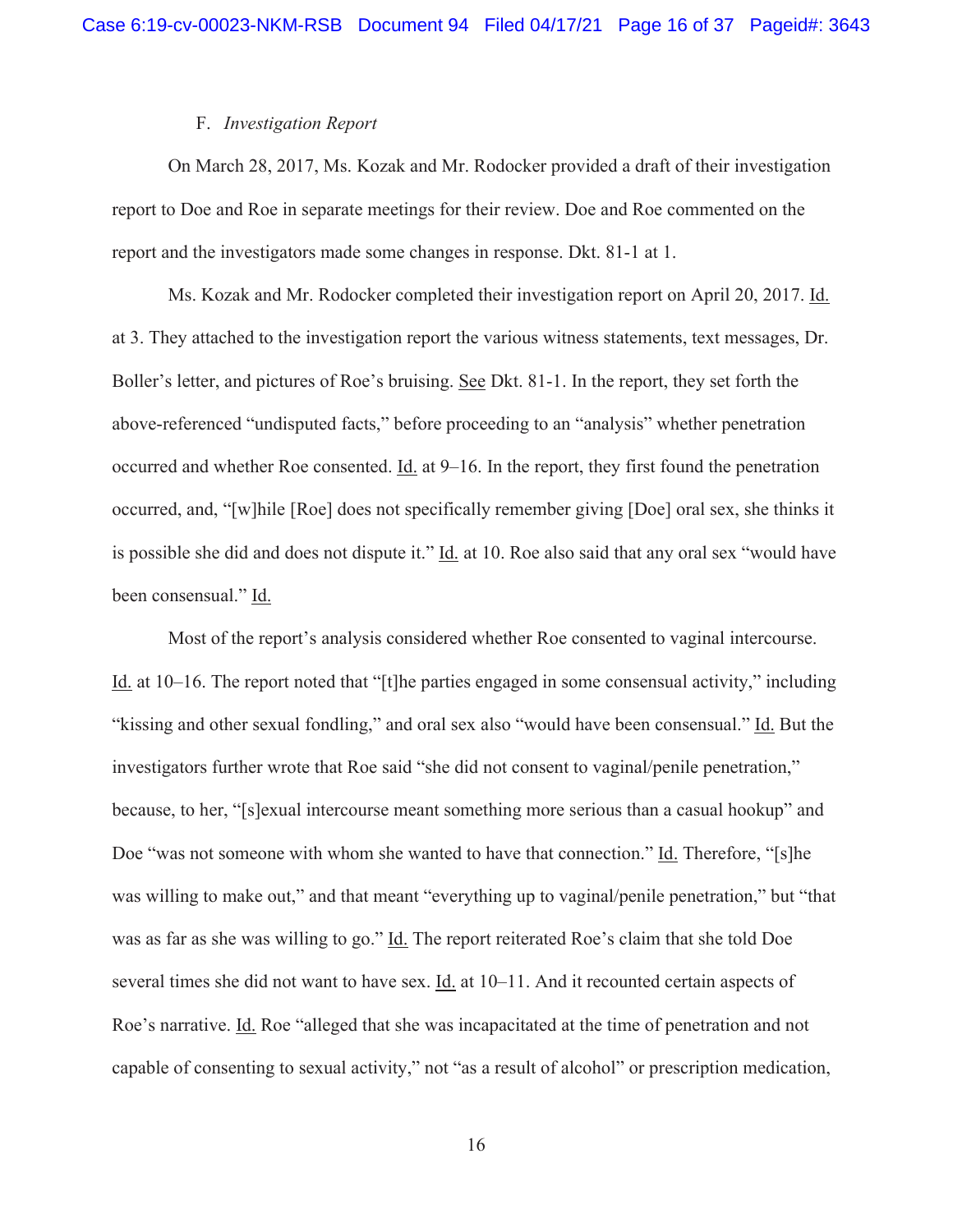but because, "[a]ccording to [Roe], she got very sleepy and believes that she fell asleep and penetration occurred while she was asleep." Id. at 11–12. Ms. Kozak and Mr. Rodocker further described portions of Doe's narrative for why he believed sexual intercourse was consensual. Id.

Ms. Kozak and Mr. Rodocker explained that, "[b]ecause the statements of the parties as to whether consent was present differ in crucial ways, the hearing panel must evaluate the credibility of the parties to determine whether [Roe] met her burden of proof to show that nonconsensual sexual penetration occurred by a preponderance of the evidence." Id. at 13. They noted that the following factors "may affect the hearing panel's assessment of credibility," (1) that "both parties had been drinking, which could impact memory," (2) that Roe "reported [the incident] immediately," telling her friend Student 9 after leaving Doe's room, (3) Roe's memory "becomes hazy at certain points," and "remembers aspects of the encounter clearly, but not the specifics of making out," and (4) Roe "reported symptoms during counseling," and that, "[a]ccording to Dr. Boller, these symptoms are consistent with the experience of a traumatic event." Id. at 13–14. Ms. Kozak and Mr. Rodocker also described differences in certain details of the night between Doe's and Roe's accounts. Id. at 14–15. The report concluded that "this case" comes down to whether [Roe] said 'no' and fell asleep, or whether she said 'yes.' And even if she said 'yes,' as [Doe] states, whether she was incapacitated so that consent was not present (i.e., asleep, or so sleepy and out of it that she was unaware sexual penetration was occurring and that her state would have been apparent to a reasonable person)." Id. at 15. Accordingly, the HSMB panel would "need to determine by a preponderance of the evidence whether [Doe] engaged in nonconsensual sexual penetration." Id.

# 3. Pre-Hearing and Hearing Proceedings

After the investigation report issued, Ms. Kozak asked Cliff Jarrett, the Assistant Dean of Career Strategy at W&L's Law School to chair Doe's proceeding (the "Chair"). Following his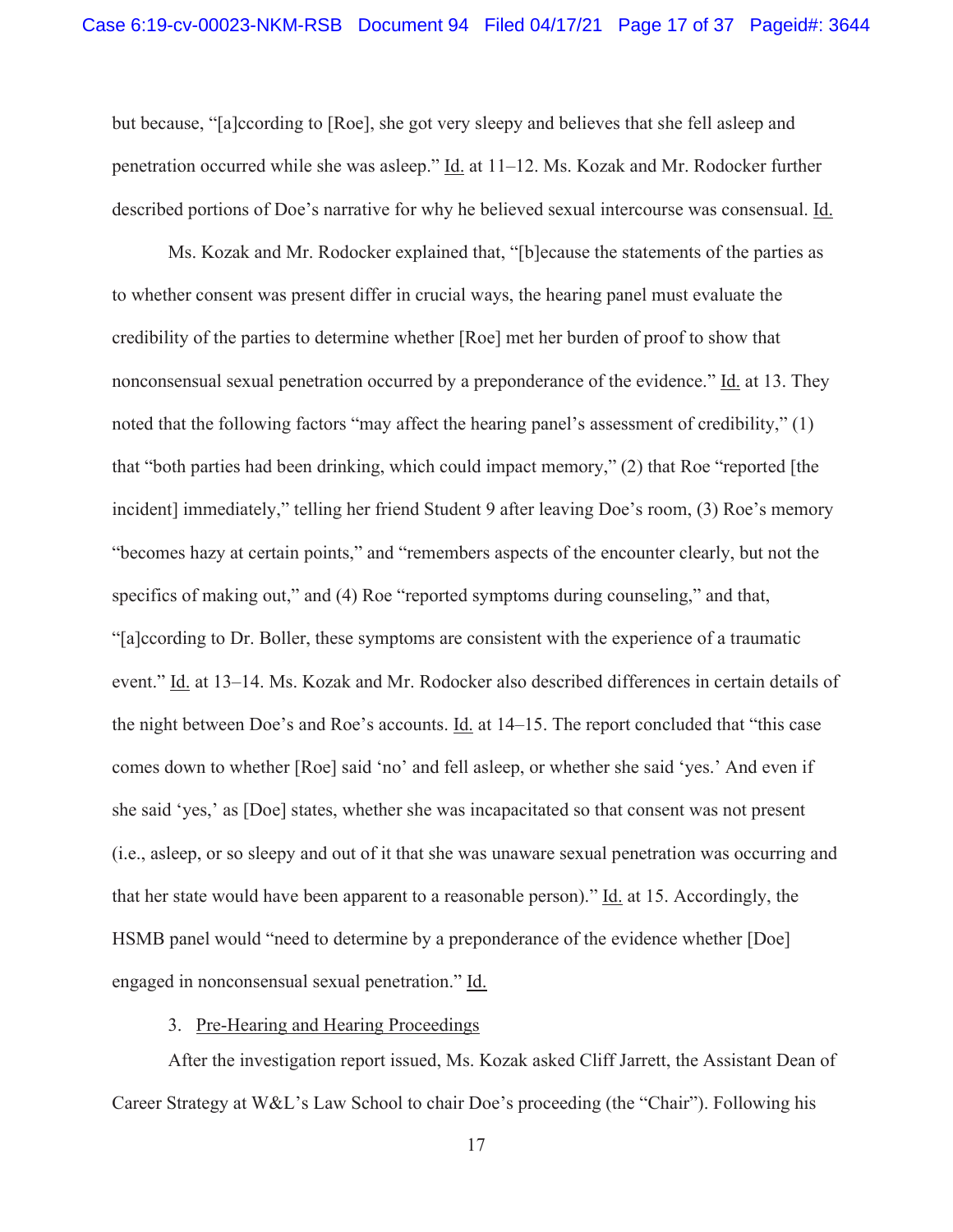review of the report, he issued the charge to Doe. See Dkt. 74 at 8 (citations omitted). The Chair further selected the following for the HSMB panel in this proceeding: Mary Main (Executive Director of Human Resources), Steve McAllister (Treasurer and Vice President for Finance and Administration), and Lindsey Nair (Director of Content Development, Office of Communications & Public Affairs) (collectively, the "HSMB panel"). See id. at 8–9. The Chair provided the HSMB panel the investigation report and exhibits, which consisted of about 100 pages, and they had about a day to review it. See id. at 9.

Doe's hearing occurred on April 25, 2017. Doe and Roe attended, as did their Advisors. Neither party called witnesses. See Dkt. 73-17 at 2. Ms. Kozak and Mr. Rodocker also attended but did not participate. See Dkt. 74 at 9. The hearing began just before noon and lasted several hours. See Dkt. 73-17 at 2, Dkt. 74 at 9.

4. The Hearing Panel Decision

On April 27, 2017, the HSMB panel issued its written decision. Therein, the HSMB panel found Doe responsible for violating University Policy by nonconsensual sexual penetration. They reached this conclusion by a preponderance of the evidence, not beyond a reasonable doubt. See Dkt. 73-17 at 2. The Panel's decision was unanimous. Id.

In an accompanying memorandum of "facts supporting findings and sanctions," the HSMB panel wrote that the "basis for the decision came down to the credibility of the Complainant and the Respondent," since "[t]heir accounts of what happened in the Respondent's room on the night in question differ dramatically, and no witnesses exist to shed light on those discrepancies." Id. at 3.

As for Roe's account, the HSMB found it "consistent and credible." Id. Significantly, they wrote that Roe "stated that she knows she would never consent to sex with [Doe] if she were capable of consenting." Id. The basis for that was her "personal rule that she only has full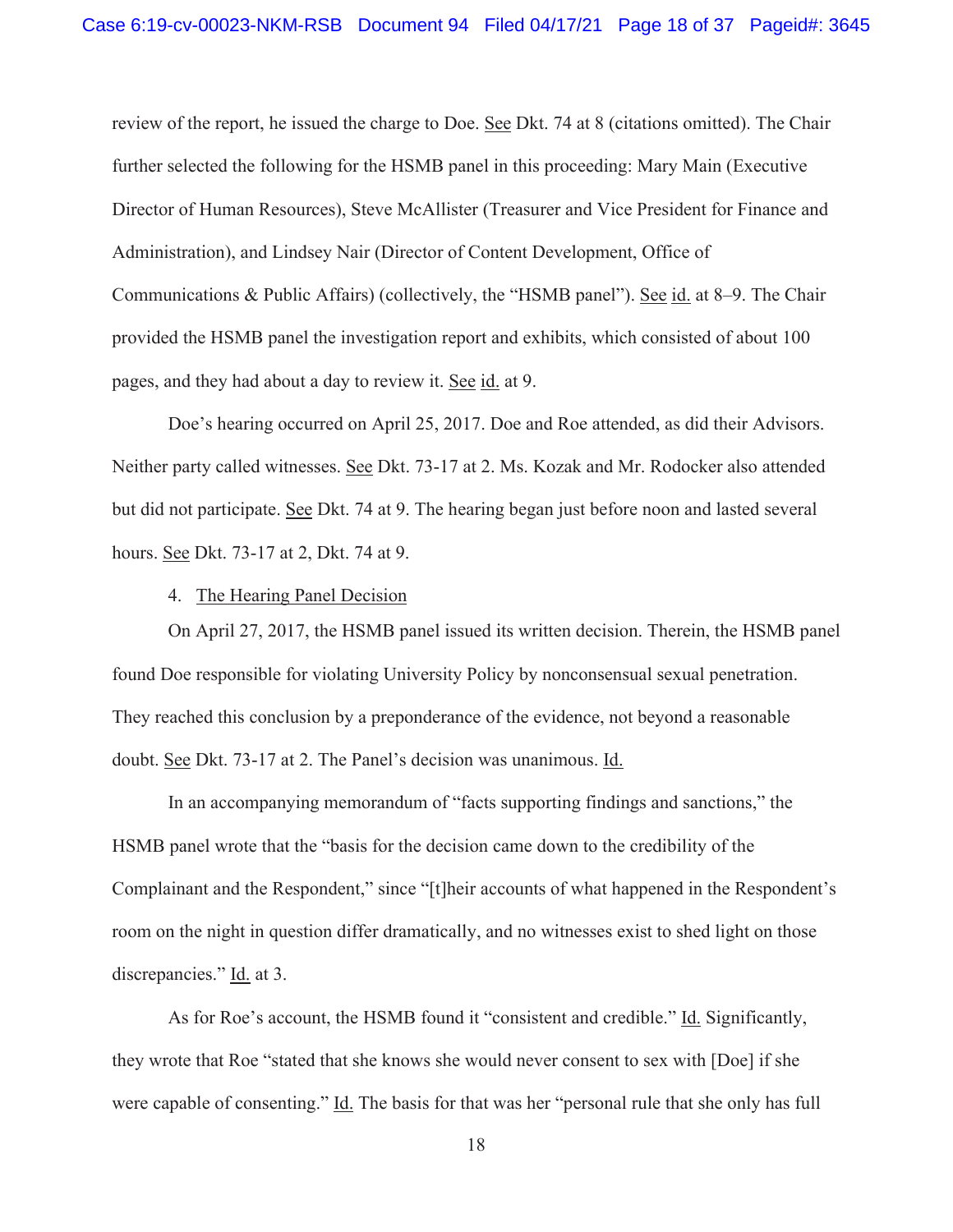sexual intercourse with partners if she is interested in a relationship, and said she has never been interested in that type of relationship with [Doe]." Id. The HSMB panel further wrote that Roe had "held firm that she told [Doe] that night that she did not want to have sex." Id. And the HSMB panel noted that Roe and Doe "were good friends for the past 18 months up until this point, and it did not follow that she would assert a baseless claim against him." Id.

As for Doe's account, it "did not strike the panel as credible." The HSMB panel wrote that Doe's account was not consistent. One perceived inconsistency was Doe's statement that Roe's "eyes were open during sex," but that he later said that "the room was completely dark." Id. Another perceived inconsistency was that Doe "interrupted oral sex from [Roe] because it 'seemed weird' for her to do that since they were just friends, but later said the reason he interrupted oral sex was because it 'didn't feel good.'" Id. Significantly, the panel "also had trouble with [Doe's] claim that receiving oral sex from a friend felt 'weird', but that he would then proceed to have sexual intercourse with her." Id. To the HSMB, Doe's answers to this question and others "lacked detail and conviction." Id. They also found incredible Doe's claims that despite drinking a bottle of wine and a significant amount of marijuana before meeting Roe, that his memory "was not impacted." Id. And they found suspect that Doe's "recall of events was strong relative to details that would exonerate him," such as "how their clothes came off, [and] his statement of her affirmative assent," but that Doe was "fuzzy on other details of how the evening progressed between the two of them." Id.

Accordingly, the HSMB panel "believe[d] that [Roe] was not capable of providing consent because she was either asleep or nearly asleep, and that a sober, reasonable person should have known that proceeding with sexual intercourse under the circumstances was a violation of the university policy on consent." Id.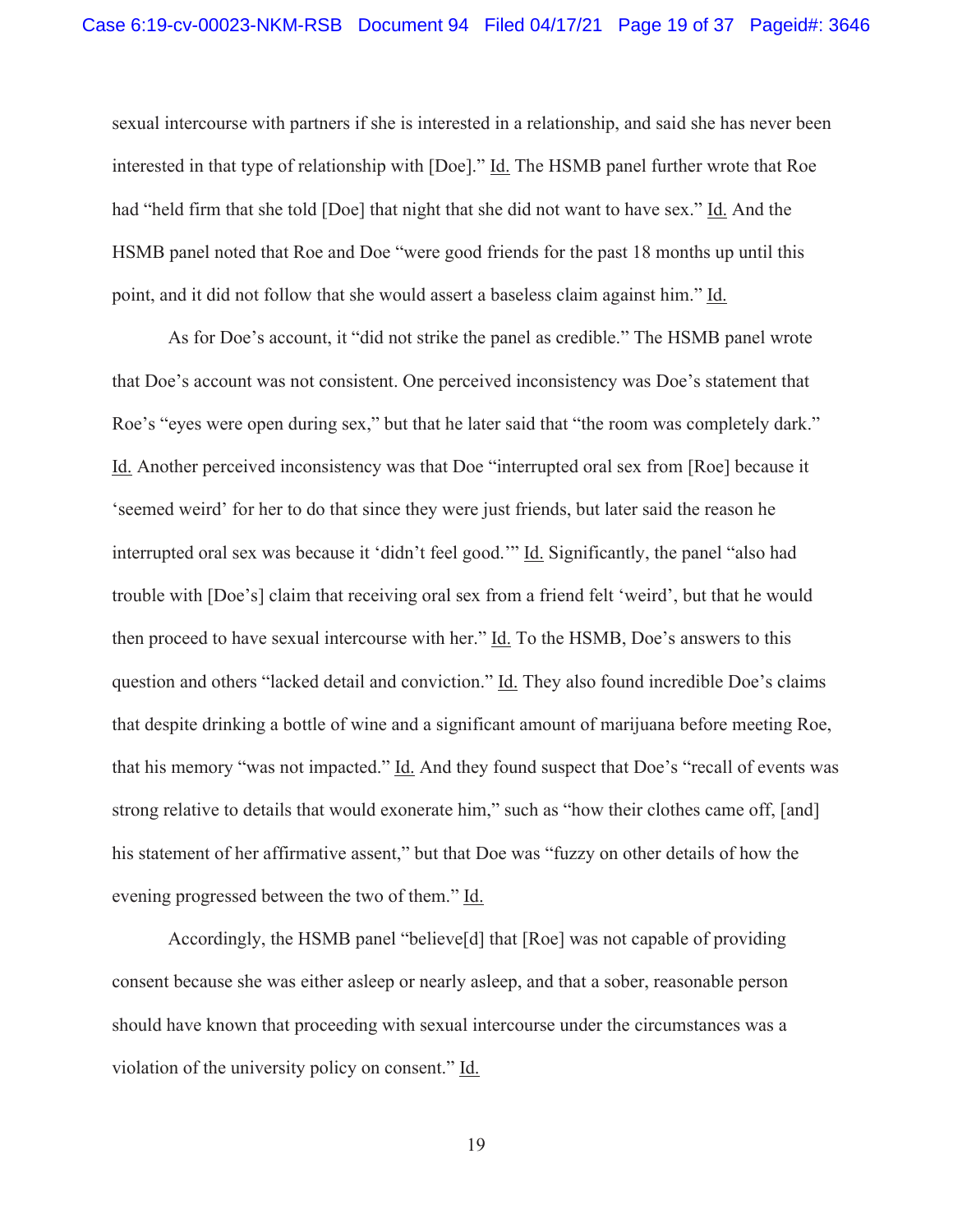The HSMB panel imposed as a sanction Doe's "[s]uspension for the Fall 2017 school term, with the earliest opportunity to apply for readmission being the Winter 2018 term." Id. at 4. The HSMB panel further wrote that, "[i]n order to be considered for readmission, [Doe] shall successfully complete counseling for both sexual abuse and substance abuse." Id. The HSMB panel did not suspend Doe immediately, rather he was placed on probation for the rest of the Spring 2017 term. Id.; see also Dkt. 74-19 at 2. The HSMB panel also imposed other sanctions prohibiting Doe from having any verbal or physical contact with Roe and "to make every effort possible to avoid being in the same room as her." Dkt. 73-17 at 4; Dkt. 74-19 at 2.

## 5. *The Appeal*

The letter to Doe transmitting the HSMB decision noted that Doe or Roe could request an appeal. Possible grounds to "grant or reject an appeal" were identified as: "(1) no reasonable basis / reasonable basis for sanction, (2) new relevant information / no new relevant information, (3) procedural defect or error / no procedural defect or error[,] (4) extraordinary circumstances / no extraordinary circumstances." Dkt. 74-19 at 2.

Doe and Roe both appealed the HSMB's decision and sanctions—Roe asserted that the sanctions were too lenient. W&L assigned a new panel of HSMB members to hear the appeals. The panel rejected the appeals. The appeal panel unanimously voted to deny Doe's appeal. The appeal panel wrote that "[n]one of the grounds were met to grant the appeal. The finding of responsibility and the imposition of sanctions were within policy parameters." And the appeal panel further "concluded that there were no procedural discrepancies which would have had an impact on the underlying decision." Dkt. 74-21 at 2.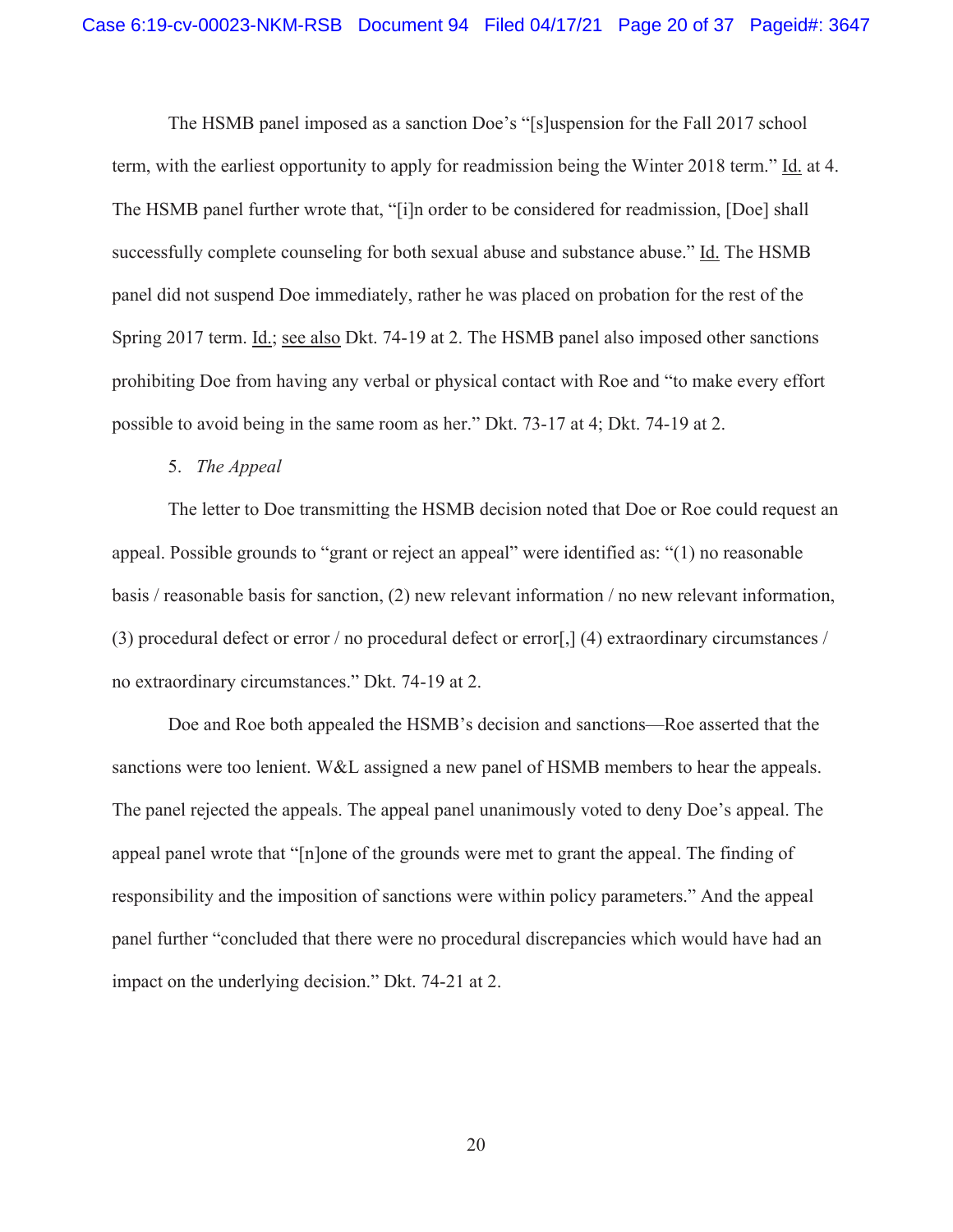# 6. *Applications for Reinstatement*

Although Doe was permitted to finish his Spring 2017 semester, W&L sent him a letter on May 31, 2017, confirming his suspension for the Fall 2017 semester. Dkt. 74-22 at 2. In the letter, W&L stated that Doe was "eligible to apply for reinstatement" for the Winter 2018 term, and it provided instructions for him to apply. Id. The letter stated that the Committee on Automatic Rule and Reinstatement ("ARR Committee") would "evaluate<sup>[]</sup> all applications and make[] final decisions on reinstatement." Id. The Committee's "primary goal" was "gauging the applicant's readiness to make a successful return to full-time academic and campus life," and it would "also consider the campus community's and the University's best interests." Id. The letter expressly stated that meeting certain "minimum requirements does not guarantee reinstatement." Id. Those "minimum requirements" were for Doe to demonstrate his ability to succeed in a "rigorous academic environment" by being "fully engaged," which required about "forty hours per week in constructive undertakings," which could include "course work" at a college or university, employment, volunteering, or other "similarly developmentally enriching opportunities." Id. In the letter, W&L also required Doe to complete "counseling for both substance abuse and sexual abuse." Id. at 2–3.

On June 29, 2017, Doe's counsel sent W&L a letter seeking for Doe to review his academic record, including the investigation report. The letter mentioned the HSMB proceeding as a "Title IX matter." Dkt. 74-24 at 3. In the letter, Doe's counsel also demanded W&L prevent any dissemination of false, misleading or confidential information, and to preserve any and all relevant records. Id. at 3–4.

Doe applied for reinstatement twice. He first applied on November 12, 2017, seeking reinstatement for the Winter 2018 term. See Dkt. 74-25. In that application, Doe attached a short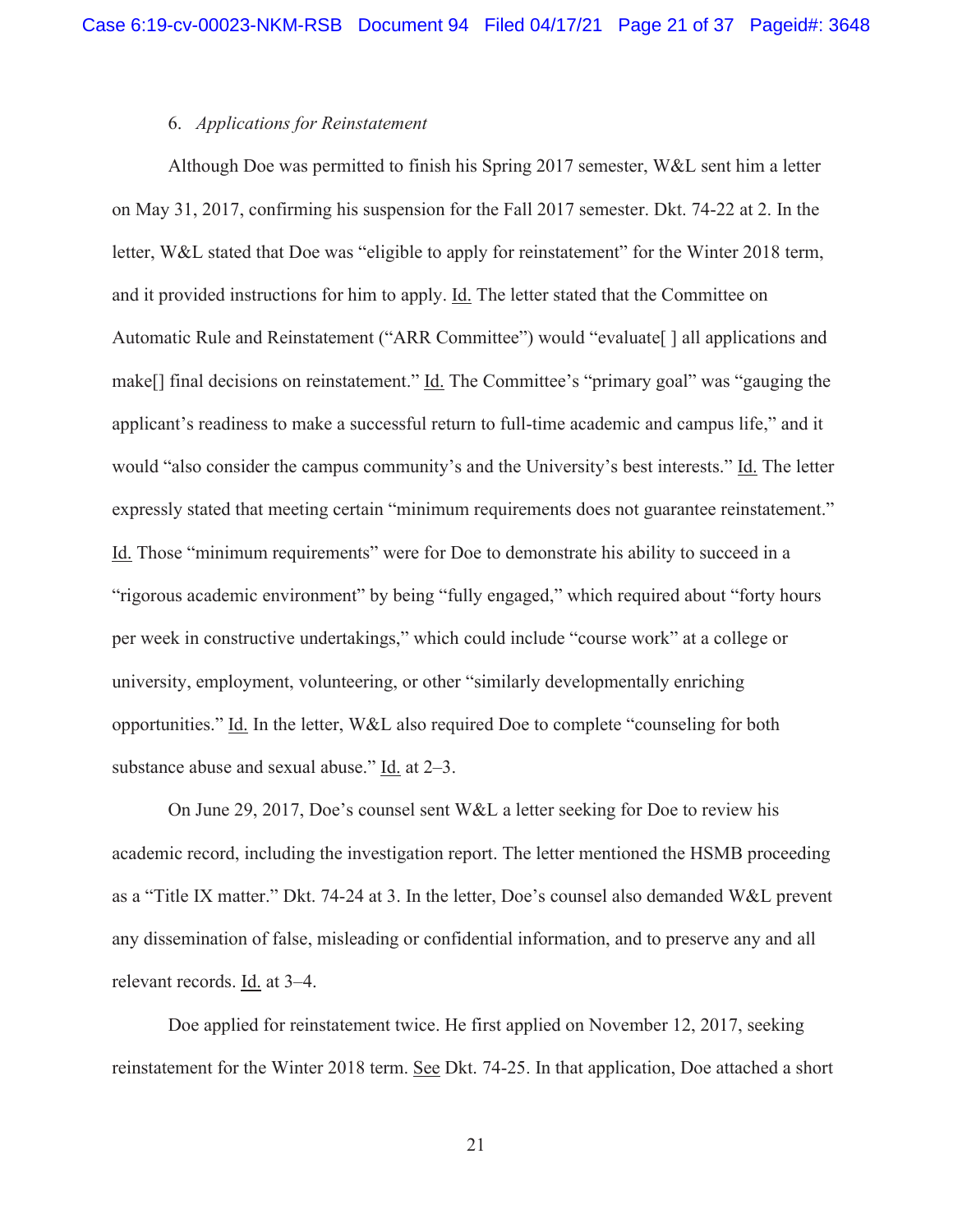(half-a-page) statement explaining that he had since volunteered at a family church, including helping to renovate portions of the church. Doe also asserted that he had completed counseling for both substance and sexual abuse. Id. at 5–6. He attached letters from the church and counselor(s) verifying Doe's volunteering and completion of counseling, respectively. On November 30, 2017, W&L sent Doe a letter denying his reinstatement application. Dkt. 74-27. This letter explained that the ARR Committee's consensus was that Doe's personal essay "did not demonstrate his readiness to return to Washington & Lee," and that a "greater length of time away from [W&L] will provide [him] more time to reflect on the seriousness of the circumstances that led to your suspension from the University." Id. The letter elaborated that "the Committee agreed that a future application would be strengthened if [Doe] were to demonstrate [his] ability to be successful in a rigorous academic environment." Id. They "strongly encourage[d]" Doe to "consider full-time coursework," as well as "volunteer work that allow[ed] [him] to further reflect upon issues surrounding alcohol abuse and/or sexual abuse," which "might make a more compelling case" for reinstatement. Id.

Doe again applied for reinstatement on July 29, 2018, seeking to be reinstated in the Fall 2018 semester. Dkt. 74-28. Doe included in his application a five-page essay in which he described why he wanted to come back to W&L, and what he learned while he had been away including through substance abuse and sexual abuse counseling. Id. at 5–6. Doe described his further volunteering at his church including running its food pantry. Id. at 7–8. He described other ways in which he sought to have a positive impact in others' lives. Id. at 8–9. However, Doe stated that while he sought to "enroll in [a] rigorous course of academic study" including at an accredited-University, his "disciplinary record as it stands prevented that." Id. at 9.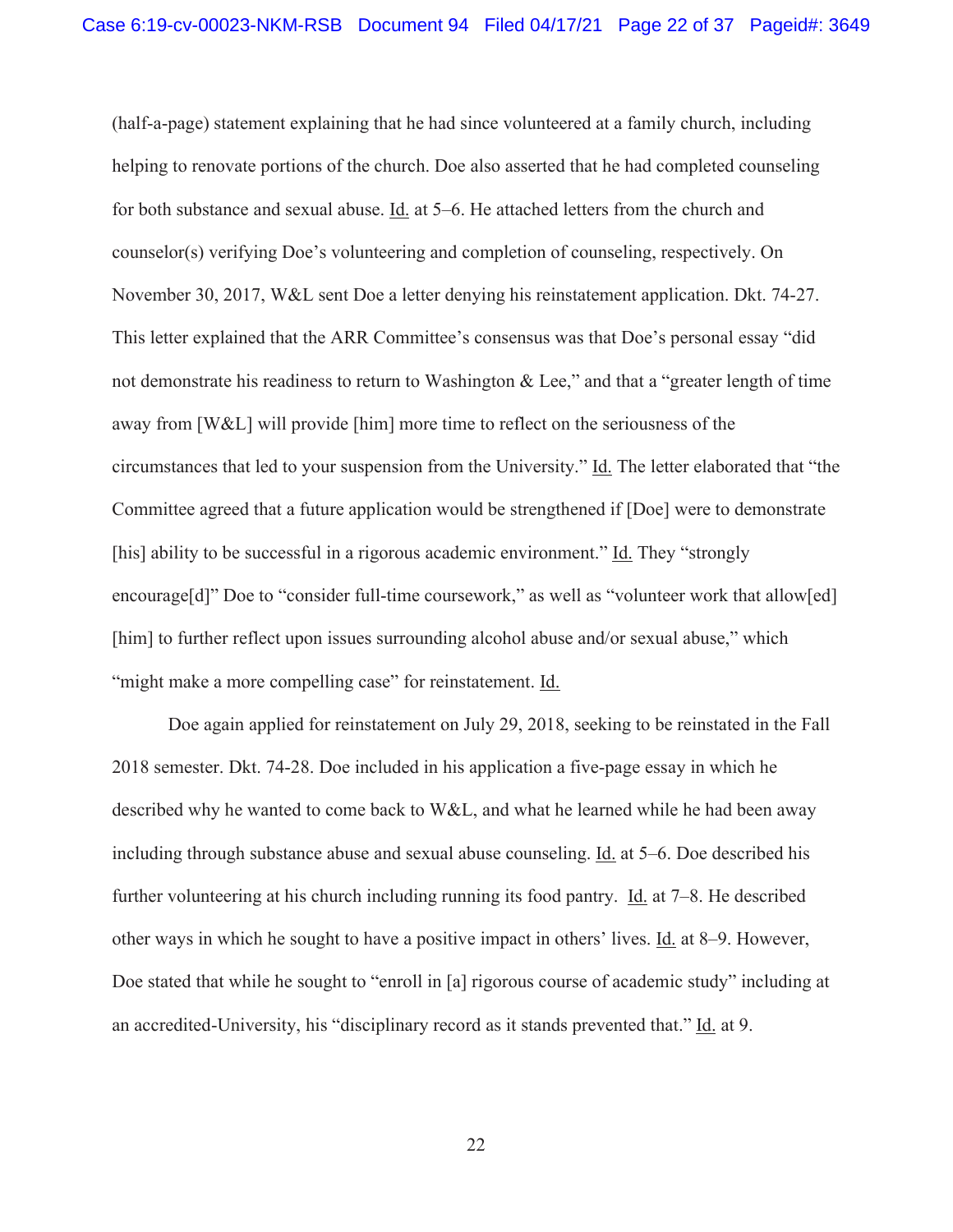On August 14, 2018, W&L denied Doe's second reinstatement application. Dkt. 74-29. The letter stated that the ARR Committee "based its decision on the fact that [Doe had] not demonstrated successful coursework in a rigorous academic environment," and that his application "revealed no clear evidence of reflection and readiness to return" to W&L. Id. at 2. The letter reiterated the prior guidance regarding how a "future application" of Doe's would be strengthened if he demonstrated his ability to be "successful in a rigorous academic environment." Id. The letter "underscored its level of encouragement" for Doe to "consider fulltime coursework, in person," at an accredited college or university. Id.

During discovery, W&L produced a summary of ten years' worth of HSMB panel findings, between the 2008-09 and 2018-19 academic years. Dkt. 74 at 15; Dkt. 74-31. Out of 35 total allegations of Policy violations, 27 included male respondents. Of those 27, only 14 claims proceeded to a hearing. Of those 14 cases that went to a hearing against male respondents, 9 male respondents were found responsible and 5 were found not responsible. See id. One case had a male complainant and male respondent; four cases had both female complainants and respondents. Dkt. 74-31.

### **Procedural History**

 In April 2019, Doe filed a complaint in this Court against W&L alleging two federal claims: discrimination and retaliation in violation of Title IX, as well as state law claims for breach of an implied contract and negligence. Dkt. 1. W&L moved to dismiss Doe's state-law claims, which this Court granted in February 2020. Dkts. 41, 42. Following discovery, in September 2020, W&L filed a motion for summary judgment on the remaining Title IX claims. Dkt. 62. The parties briefed the motion for summary judgment and the Court heard oral argument on the motion. Dkts. 73, 74, 75.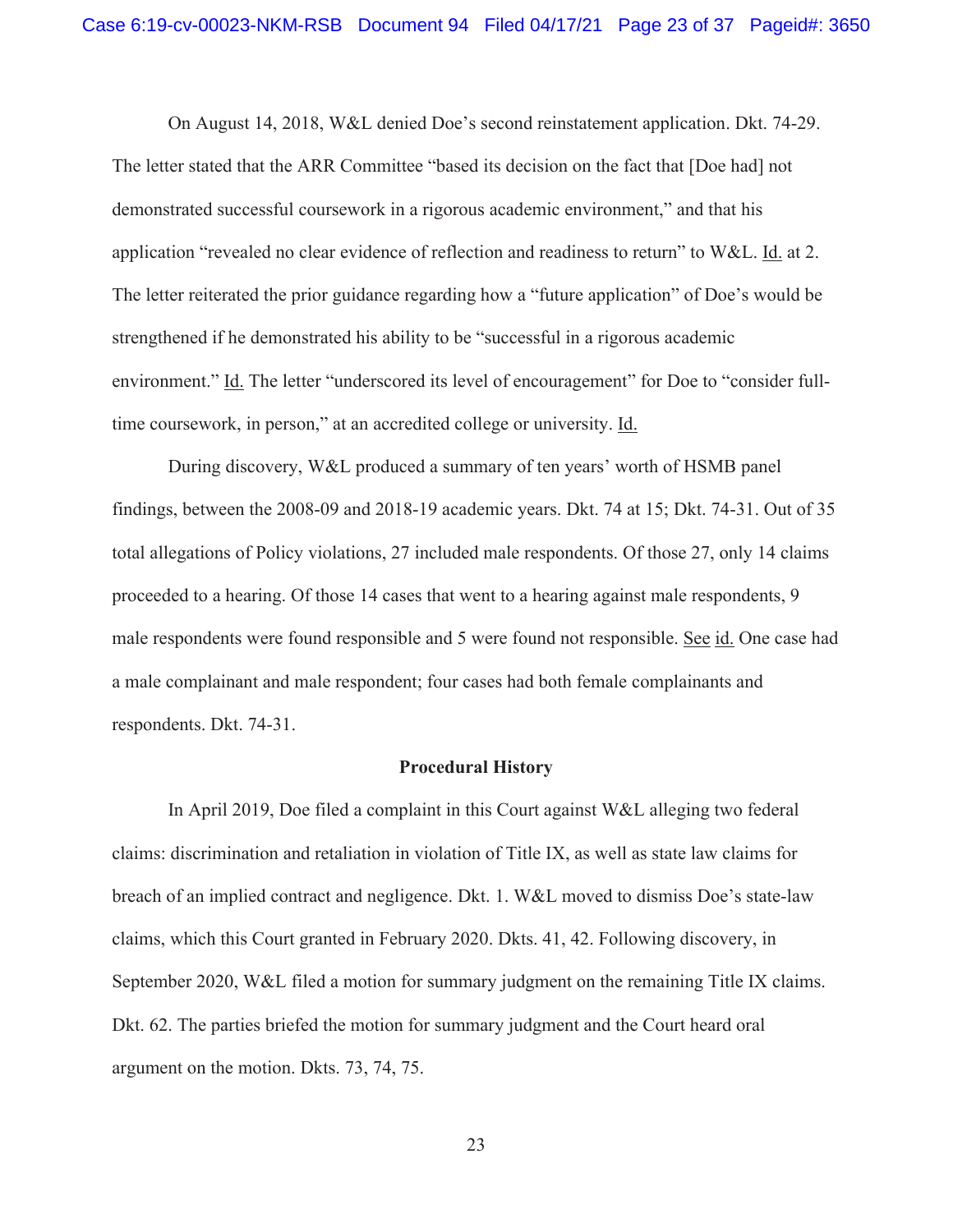## **Standard of Review**

 Summary judgment is appropriate when "the movant shows that there is no genuine dispute as to any material fact and the movant is entitled to judgment as a matter of law." Fed. R. Civ. P. 56(a). "A dispute is genuine if a reasonable jury could return a verdict for the nonmoving party," and "[a] fact is material if it might affect the outcome of the suit under the governing law." Variety Stores, Inc. v. Wal-Mart Stores, Inc., 888 F.3d 651, 659 (4th Cir. 2018). Once a party makes a Rule 56 motion, "[t]he burden is on the nonmoving party to show that there is a genuine issue of material fact for trial … by offering sufficient proof in the form of admissible evidence." Id. (quoting Guessous v. Fairview Prop. Invs., LLC, 828 F.3d 208, 216 (4th Cir. 2016)) (internal quotation marks omitted). The district court must "view the evidence in the light most favorable to the nonmoving party" and "refrain from weighing the evidence or making credibility determinations." Id. (cleaned up, citation omitted). "Although the court must draw all justifiable inferences in favor of the nonmoving party, the nonmoving party must rely on more than conclusory allegations, mere speculation, the building of one inference upon another, or the mere existence of a scintilla of evidence." Dash v. Mayweather, 731 F.3d 303, 311 (4th Cir. 2013).

### **Applicable Law**

 Title IX provides that "[n]o person in the United States shall, on the basis of sex, be excluded from participation in, denied the benefits of, or be subjected to discrimination under any educational program or activity receiving Federal financial assistance." 20 U.S.C. § 1681(a) (emphasis added). It is also enforceable through an implied private right of action. Cannon v. Univ. of Chicago, 441 U.S. 677, 703 (1979).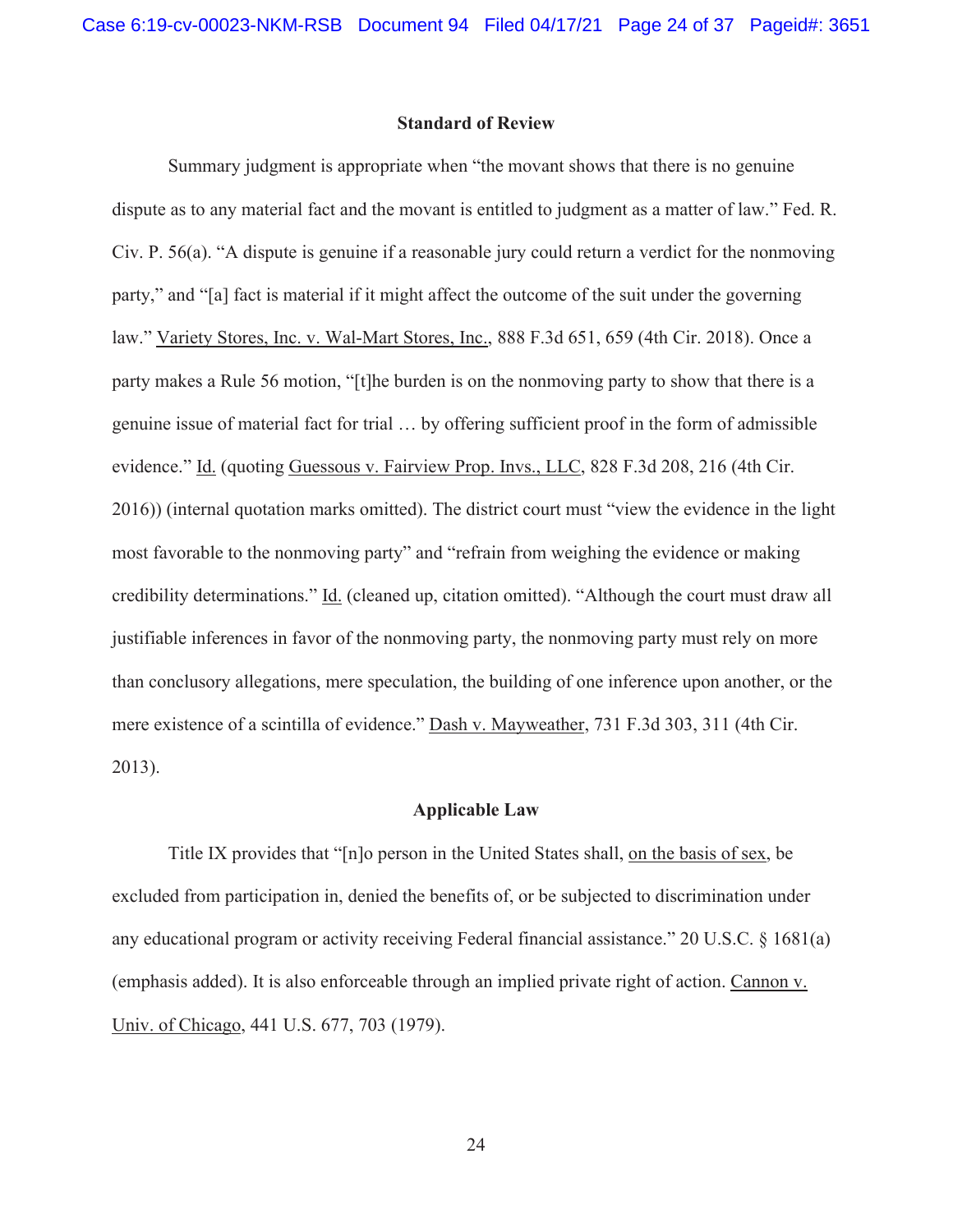The Fourth Circuit has recently issued its first published decision addressing a Title IX claim in the context of higher-education disciplinary proceedings. Sheppard v. Visitors of Va. State Univ., F.3d , 2021 WL 1227809, at \*3 (4th Cir. Apr. 2, 2021). In Sheppard, the court explained that, in order for a plaintiff to state a plausible claim to relief under Title IX in this context, the plaintiff must allege facts that, if true, would "raise a plausible inference that the university discriminated against [the student] on the basis of sex." Id. at \*4. The Fourth Circuit explained that this approach—first articulated by the Seventh Circuit—closely tracked Title IX's text. Id. The Fourth Circuit adopted that standard (adopted by the Third, Seventh, Eighth, and Ninth Circuits), rather than Second Circuit's "erroneous outcome" and "selective enforcement" theories of liability, though the Fourth Circuit clarified that there were "no inherent problems" with those theories and that "either theory, with sufficient facts, may suffice to state a plausible claim." Id. However, the Fourth Circuit "emphasize[d] that the text of Title IX prohibits all discrimination on the basis of sex." Id.

The Fourth Circuit in Sheppard further explained that a Title IX plaintiff must establish a "causal link between the student's sex and the university's challenged disciplinary proceeding," to prevail on a Title IX claim, and that the statute requires a showing of "but-for" causation. Id. In other words, the plaintiff must show that sex was the "but-for" cause of the university's challenged disciplinary action. Id.

#### **Reasoning**

# 1. Discrimination Claim under Title IX

The Court concludes—viewing the evidence in the light most favorable to Doe as the non-moving party and drawing all reasonable inferences in his favor—that Doe has shown that there is a genuine issue of material fact for trial whether W&L discriminated against him on the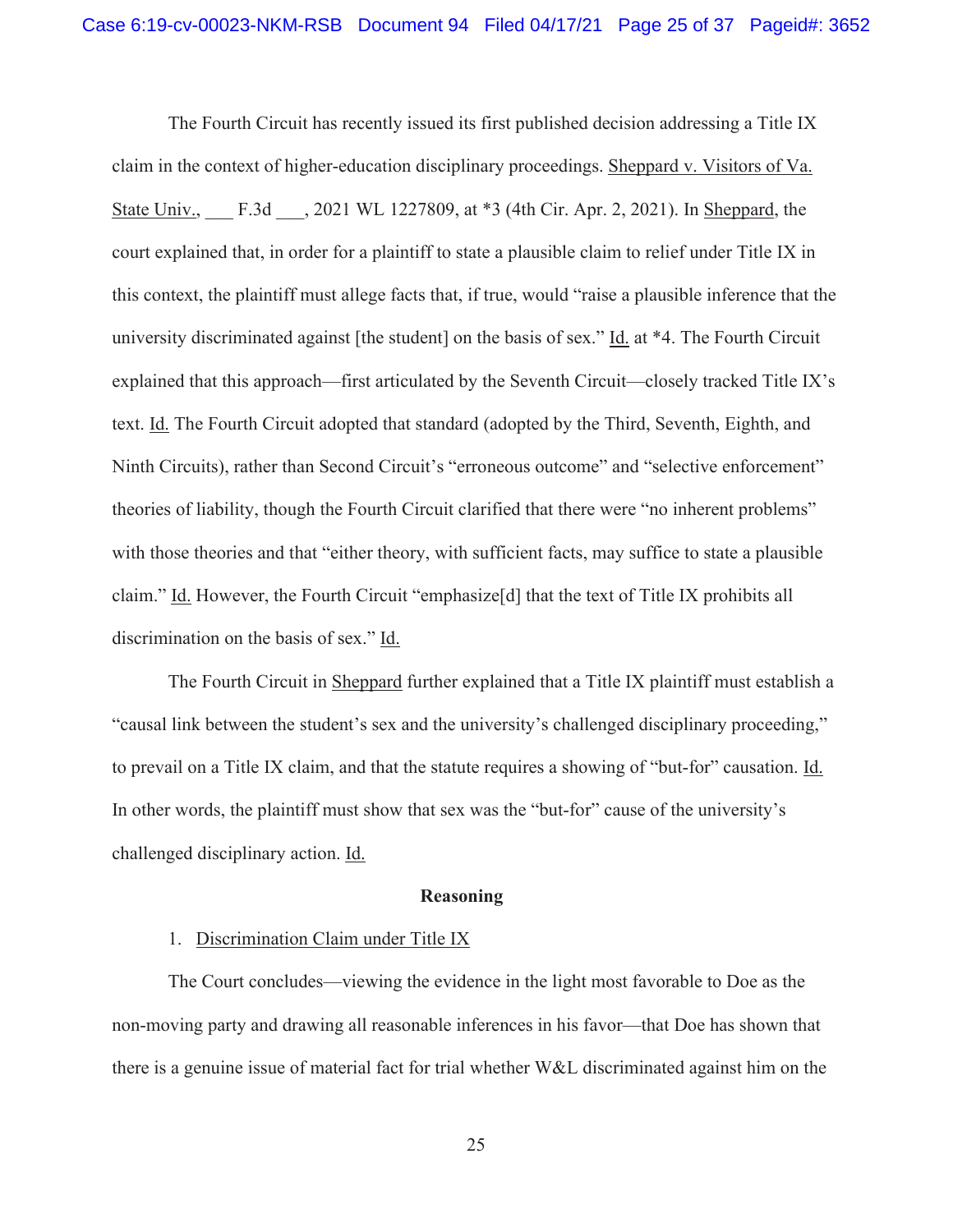basis of sex in its conduct of his sexual assault disciplinary proceeding. See Sheppard, 2021 WL 1227809, at \*3–4. Doe has presented sufficient evidence from which a reasonable jury could conclude that the HSMB panel's determination of responsibility was predicated on biased assumptions regarding the sexual preferences of men and women.

Significantly, the HSMB's decision credited Roe's "personal rule" that she "only has full sexual intercourse with partners if she is interested in a relationship." Dkt. 73-17 at 3. Roe also conceded that she had no such personal rule for oral sex and did not have to be interested in a relationship. See Dkt. 73-9 at 9. Thus, Roe "was willing to make out," meaning "everything up to vaginal/penile penetration," but "that was as far as she was willing to go," with someone with whom she was not interested in a relationship. Id. Indeed, though Roe stated that she did not remember performing oral sex on Doe, she admitted she likely did and asserted that it would have been consensual. Id. However, according to Roe, "sexual intercourse meant something more serious than a casual hookup," and Doe "was not someone with whom she wanted to have that connection." Id. In its decision, the HSMB expressed no reservations in crediting Roe's "personal rule," and the distinction Roe drew between her willingness to engage in oral and vaginal sex. Dkt. 73-17 at 3. And, to be sure, the Policy explains that "[c]onsent to one form of sexual activity does not, by itself, constitute consent to engage in all forms of sexual activity." Dkt. 74-1 at 17. To be clear, there is nothing problematic in any of that, on its own.

 The problem arises because, when Doe drew a distinction between his willingness to engage in oral and vaginal sex with a friend, the HSMB treated that as a source of inconsistency and incredibility. "The panel … had trouble with [Doe's] claim that receiving oral sex from a friend felt 'weird', but that he would then proceed to have sexual intercourse with her." Dkt. 73- 17 at 3. The panel also found it inconsistent that Doe initially said he "interrupted oral sex from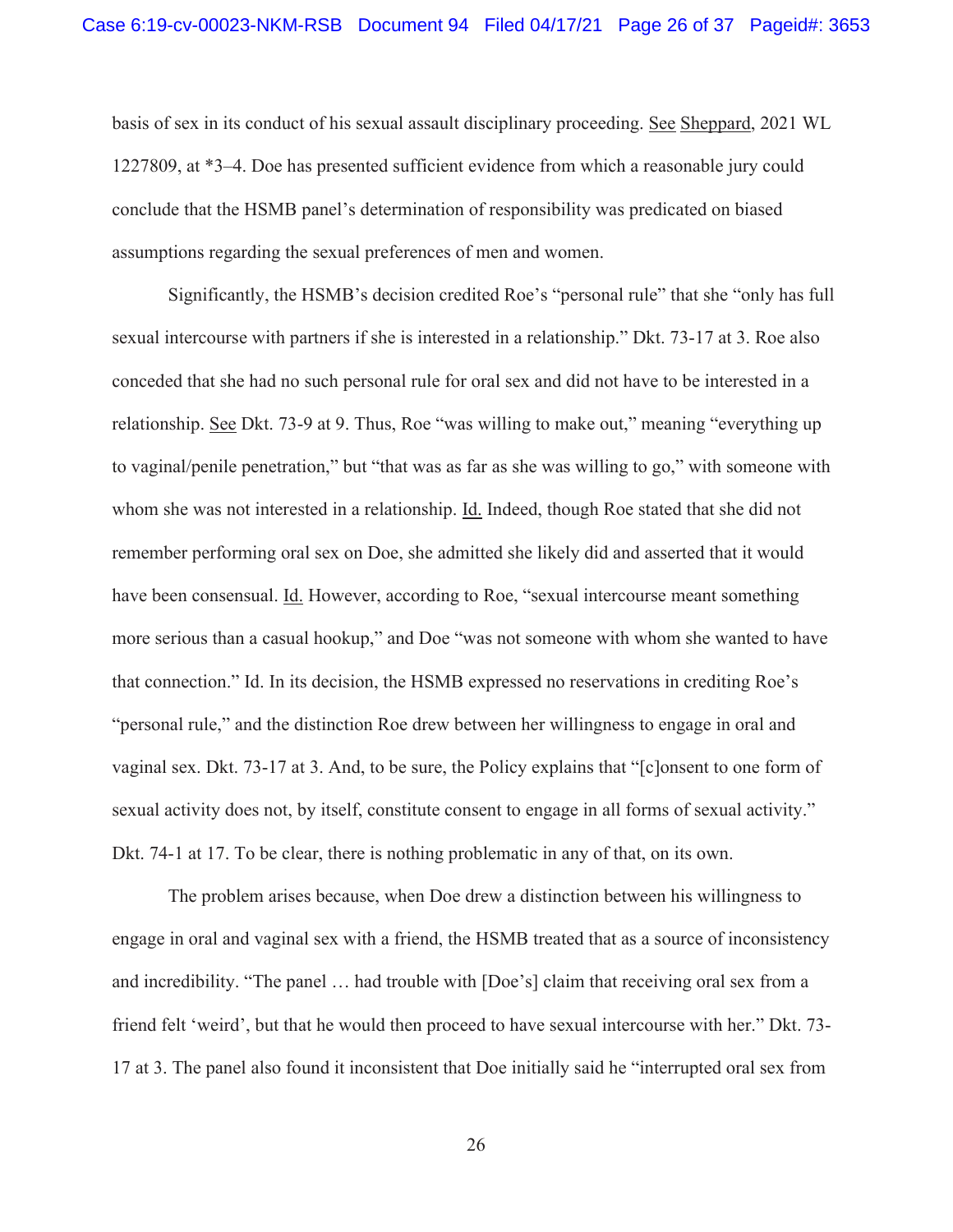[Roe] because it 'seemed weird' for her to do that since they were just friends," but later said he interrupted oral sex because it "didn't feel good." Id. Indeed, the HSMB asked him about it, seeking an answer with "detail" and "conviction," id., and, considering his response lacking those, the HSMB found the distinction difficult to accept from Doe: that he was comfortable with one (vaginal intercourse) but not the other (oral sex); or that he was comfortable having vaginal intercourse with a female friend, but just not oral sex.

Another recent Title IX case involving an inference of gender bias by a university adjudicator is instructive. In Doe v. Marymount University, the administrator at issue presiding over the plaintiff's sexual assault disciplinary proceeding had asked a male student complainant in yet another proceeding: "'[W]ere you aroused' by … unwanted touching? When the student responded, 'no,' the [adjudicator], in apparent disbelief, allegedly asked the male student again, 'not at all?'" 297 F. Supp. 3d 573, 586 (E.D. Va. 2018). The court concluded that the alleged statements reflected the adjudicator's "discriminatory view that males will always enjoy sexual contact even when that contact is not consensual." Id. That court also held that if the adjudicator had "possessed the outdated and discriminatory views of gender and sexuality alleged in [the plaintiff's] complaint, these views would have naturally infected the outcome of [his] Title IX disciplinary proceedings." Id. Indeed, that court found that "this allegation alone is sufficient to satisfy Doe's burden to plead a fact that creates an inference of gender discrimination in Marymount's disciplinary proceedings." Id. And in an another recent Title IX decision in which the court denied the college's motion for summary judgment, the court ruled that "[a] reasonable jury could draw different conclusions from the omissions in the determination of responsibility," one of which was that "the determination was influenced by the gendered assumption that a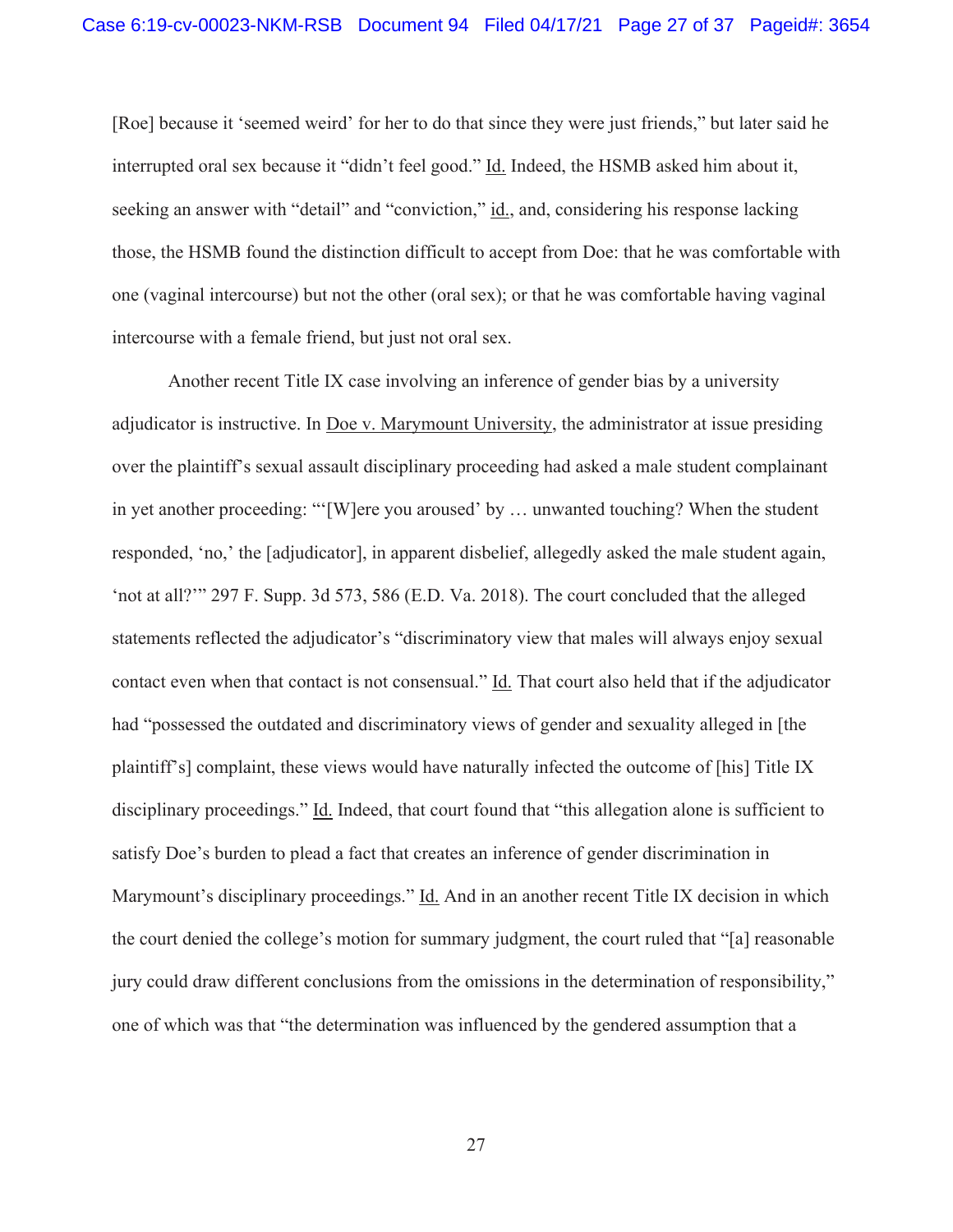women would not consent to sex she felt was meaningless." Doe v. Grinnell College, 473 F. Supp. 3d 909, 923 (S.D. Iowa 2019).

Similarly here, the HSMB panel's starkly different treatment of these portions of Roe's and Doe's testimony and its credibility determinations could lead a reasonable jury to find that (1) the HSMB followed its Policy in accepting that a female student could credibly draw boundaries to the type of sexual conduct she wished to engage in and with whom, but (2) did not follow that same Policy or treated as doubtful the fact that a male student could credibly draw the same boundaries.

The HSMB's differing treatment of Doe's and Roe's testimony on this subject was significant in its own right. It also had the effect in this case of cabining the evidence of Roe's credibility. As the HSMB panel acknowledged, "[t]he basis for the decision in this case came down to the credibility of [Roe] and [Doe]." Dkt. 73-17 at 3. And a substantial basis for the HSMB panel's finding of responsibility was Roe's "personal rule" that she only had sexual intercourse with a partner she saw as a relationship prospect, which the panel accepted. However, the record also reflected that earlier that evening Roe had sexual intercourse with Witness A just before she met with Doe. The HSMB panel's decision did not mention Witness A at all. Nor did the panel ask Roe at the hearing whether she was interested in a relationship with Witness A. Instead, as Doe testified, the HSMB panel "just [were] taking her word" for her personal rule "without any kind of validation or questioning." Dkt. 74-3 at 47.<sup>4</sup> The HSMB's refusal to consider Witness A renders even more significant and unexplained its differing

<sup>&</sup>lt;sup>4</sup> To be sure, the investigation report included a footnote that Roe said when she was reviewing the investigation report that she was interested in a relationship with Witness A. Dkt. 73-9 at 11 n.11. But that appears to have come up unprompted. Though the investigators asked follow-up questions of Roe, they did not ask her about Witness A. Dkt. 81-1 at 49–53. Nor did they ask Witness A about it. Id. at 31.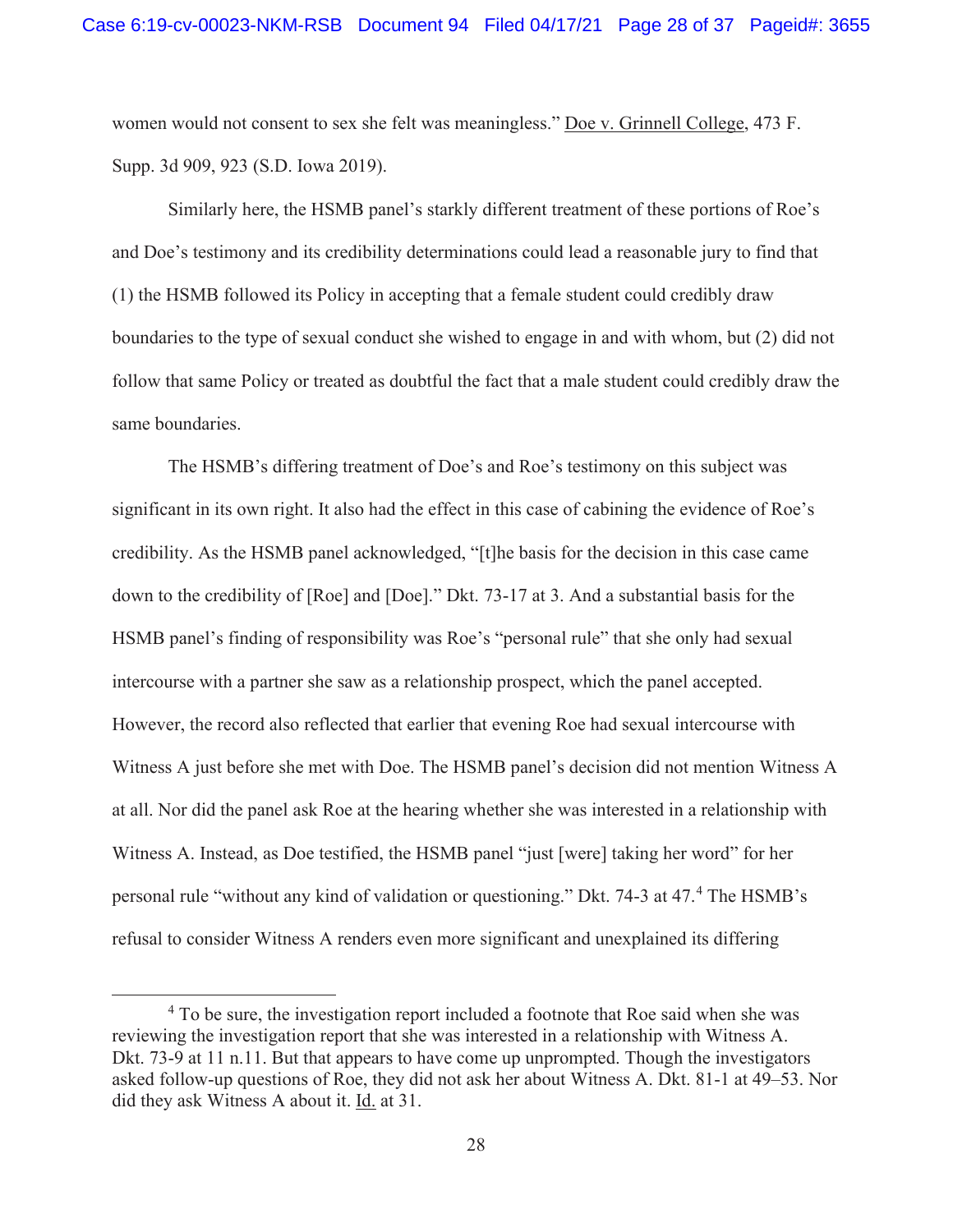assessment of Roe's and Doe's credibility on the issue how they drew boundaries of how and with whom they would have sex.<sup>5</sup> See, e.g., Doe v. Oberlin College, 963 F.3d 580, 587 (6th Cir. 2020) ("Likewise remarkable—in a proceeding in which the credibility of the accuser and accused were paramount—was the failure of the hearing panel even to comment on the flat contradiction … between what Roe told him during his investigation and what she told him during the hearing, regarding whether Doe 'asked' for oral sex."); <u>Doe v. American Univ.</u>, No. 19-cv-3097, 2020 WL 5593909, at \*7 (D.D.C. Sept. 18, 2020) (holding that credibility findings about Doe, "[w]hether fair or not … stand in stark contrast to how [the Title IX investigator] viewed Roe in the report," especially as "Roe's testimony presented a raft of potential problems, yet [the investigator] made no credibility findings as to Roe at all"). To be clear, a jury need not necessarily conclude that the HSMB panel's differing treatment of Doe's and Roe's testimony, or to the panel's failure to investigate or discuss Witness A, shows that gender bias impacted Doe's disciplinary proceeding. But a reasonable jury could so conclude.

The existence of substantial and particularized "procedural flaws" in Doe's proceeding "affecting the proof" only further demonstrates that there is a genuine dispute of material fact whether W&L discriminated against Doe on the basis of sex. See Yusuf v. Vassar College, 35 F.3d 709, 715 (2d. Cir. 1994); see also Sheppard, 2021 WL 1227809, at \*3–4 & n.6 (describing "erroneous outcome" theory and holding that such a theory, "with sufficient facts, may suffice to state a claim"). Unlike Yusuf, there is no "lack of a particularized allegation relating to a causal

<sup>&</sup>lt;sup>5</sup> W&L does not contend that it would have been improper for the HSMB to consider Witness A and whether Roe followed her "personal rule" with him earlier that evening. Indeed, the panel Chair testified in his deposition that by invoking her "personal rule," Roe had "opened the door" to questioning on an issue that might otherwise be inadmissible, and therefore, he thought that "it could be an appropriate topic for questioning." Dkt. 73-32 at 47. W&L only argues that Doe was on notice of Witness A's identity and that Doe could have submitted questions or called Witness A to testify on the topic. See Dkt. 75 at 3.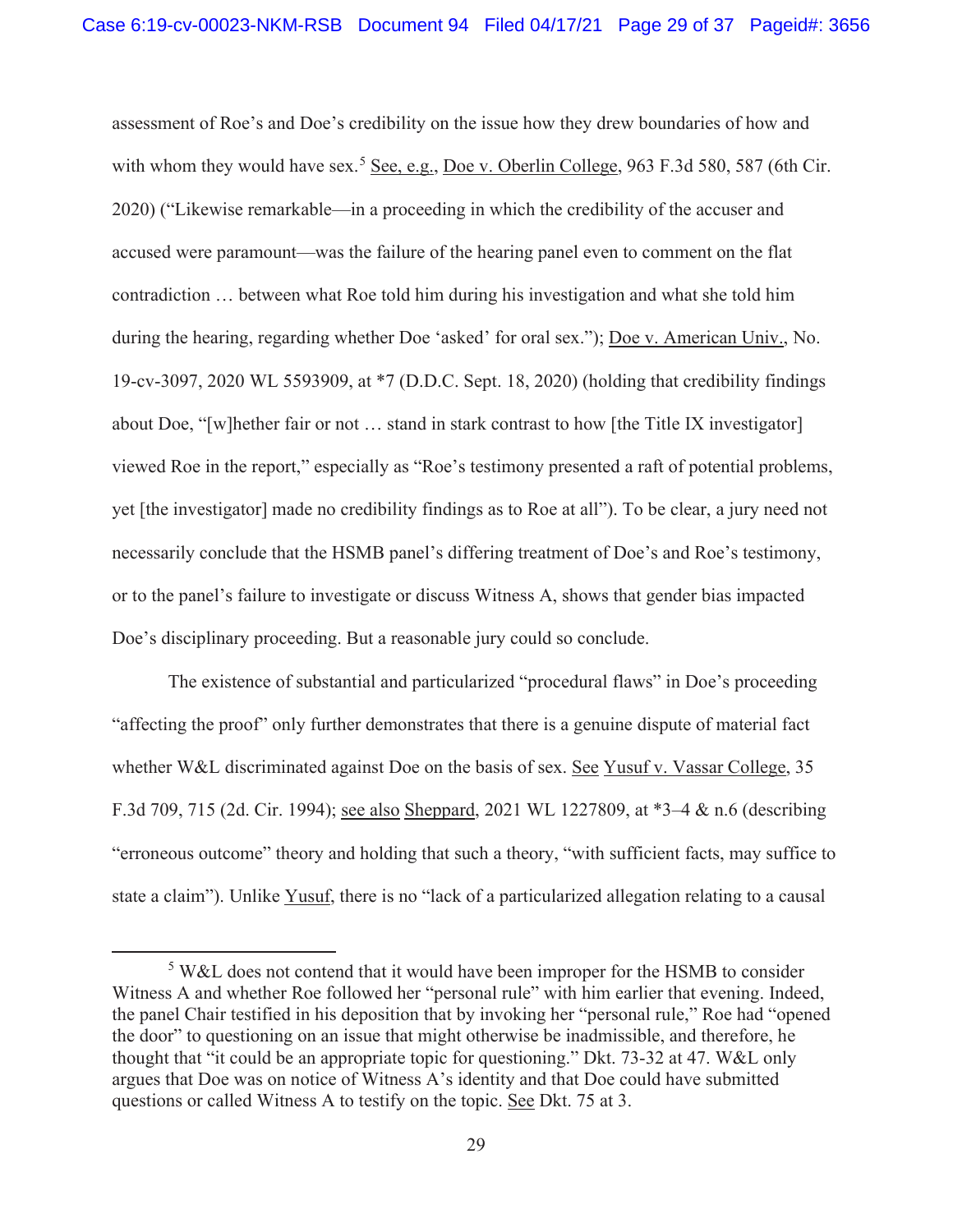connection between the flawed outcome and gender bias." 35 F.3d at 715. Rather, the inference of discrimination and causation is reasonably drawn here from the HSMB panel's decision itself. And, notably, the submission to the HSMB panel of Dr. Boller's "Verification of Psychological Condition" letter on behalf of Roe constituted such a procedural flaw affecting the proof of this proceeding that casts doubt on its accuracy. Dkt. 73-12 at 3.

In Dr. Boller's letter, she found that Roe's "condition meets the following criteria for *Acute Stress Disorder*," including "[d]irect exposure to a traumatic event—as reported in the investigation report." Id. (emphasis added) Further, in Dr. Boller's "overall conclusions," she determined that Roe's "specific presentation of symptoms, including her affective / emotional, cognitive and behavioral condition, and the way this coincided with the traumatic event she described, meets the criteria for a diagnosis of Acute Stress Disorder. In my professional, clinical opinion, [Roe] experienced a traumatic event, as she described when interviewed." Id. (emphasis added). Individually or in combination, these statements suggest that Dr. Boller made a factual determination that Roe had experienced the "traumatic event … reported in the investigation report." Ms. Kozak, W&L's Title IX Coordinator, was concerned about those statements in the letter because she "thought it was an overreach of a conclusion." Dkt. 74-2 at 21. Ms. Kozak also testified that she thought it was an "improper opinion," because there was no way Dr. Boller could have definitely known that. Id. at 23–24. Indeed, there is a substantial likelihood that this opinion impacted the HSMB panel's determination. It was flagged in the investigation report. Moreover, Dr. Boller had trained every member of the HSMB (albeit a number of months earlier) and was presented as someone who was knowledgeable in the field of trauma, and qualified to train the panel members on issues related to trauma. Id. at 22–23.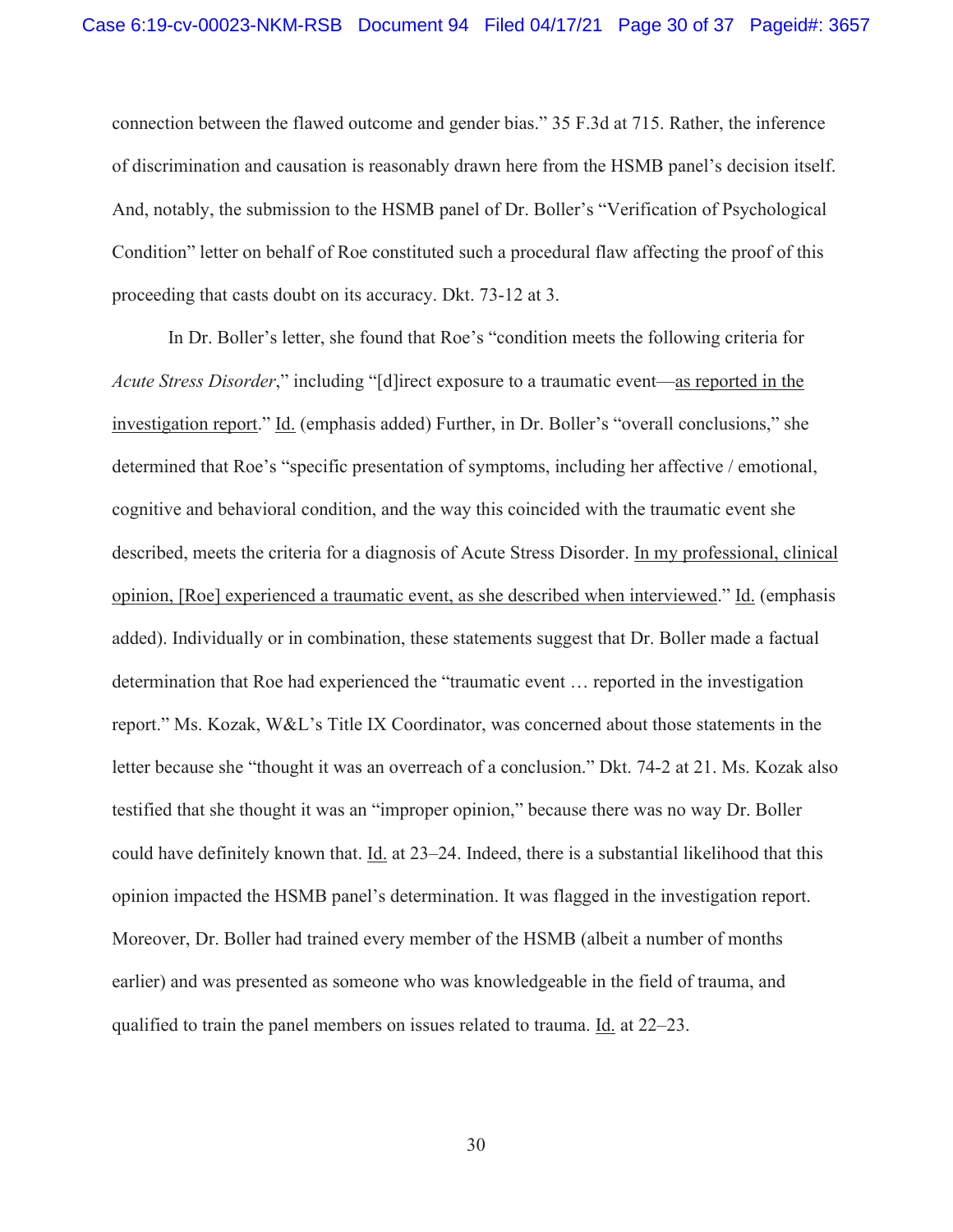W&L criticizes Doe for not objecting to the investigators' and the Chair's acceptance of Dr. Boller's letter into the report. E.g., Dkt. 75 at 13. W&L also asserts that, "[a]bsent an objection from Doe, the Policy does not allow [the Chair of the HSMB] to alter the report before it reaches the panel." Dkt. 74 at 8. The Court concludes there is a genuine issue of material fact on this issue. Indeed, the Policy on its face permits investigators to "delete statements of personal opinion, rather than direct observations or reasonable inferences from the facts," Dkt. 74-1 at 47, even without an objection. To the extent there is contrary evidence, Dkt. 74 at 8, the Court must take the evidence and the Policy language in the light most favorable to Doe as the nonmovant at this stage. Moreover, Doe did not know and could not have known that Dr. Boller had trained the members of the HSMB. Dkt. 73 at 7. Given these considerations, the Court cannot conclude that Doe's failure to object insulated the letter from further review, or that its introduction would have been harmless.

All of the above evidence contributed to the existence of a genuine issue of material fact whether W&L discriminated against Doe on the basis of sex. Less probative, though not necessarily irrelevant, are several other arguments Doe made and evidence he submitted related thereto.

Doe contended that Ms. Kozak "improperly discouraged [Doe] from using an attorney as his advisor," and "responded dismissively when he asked if his advisor could be an attorney." Dkt. 73 at 10. Not so. Indeed, from W&L's first communication with Doe alerting him to the existence of the allegations against him, Ms. Kozak informed him that he "may seek the advice and assistance of one Advisor of Choice, which can be an attorney, at your [his] own expense." Dkt. 74-9 at 2. The letter further pointed Doe to the Policy itself, which also explained that he was entitled to obtain his own "Advisor of Choice," which "can be a friend, mentor, family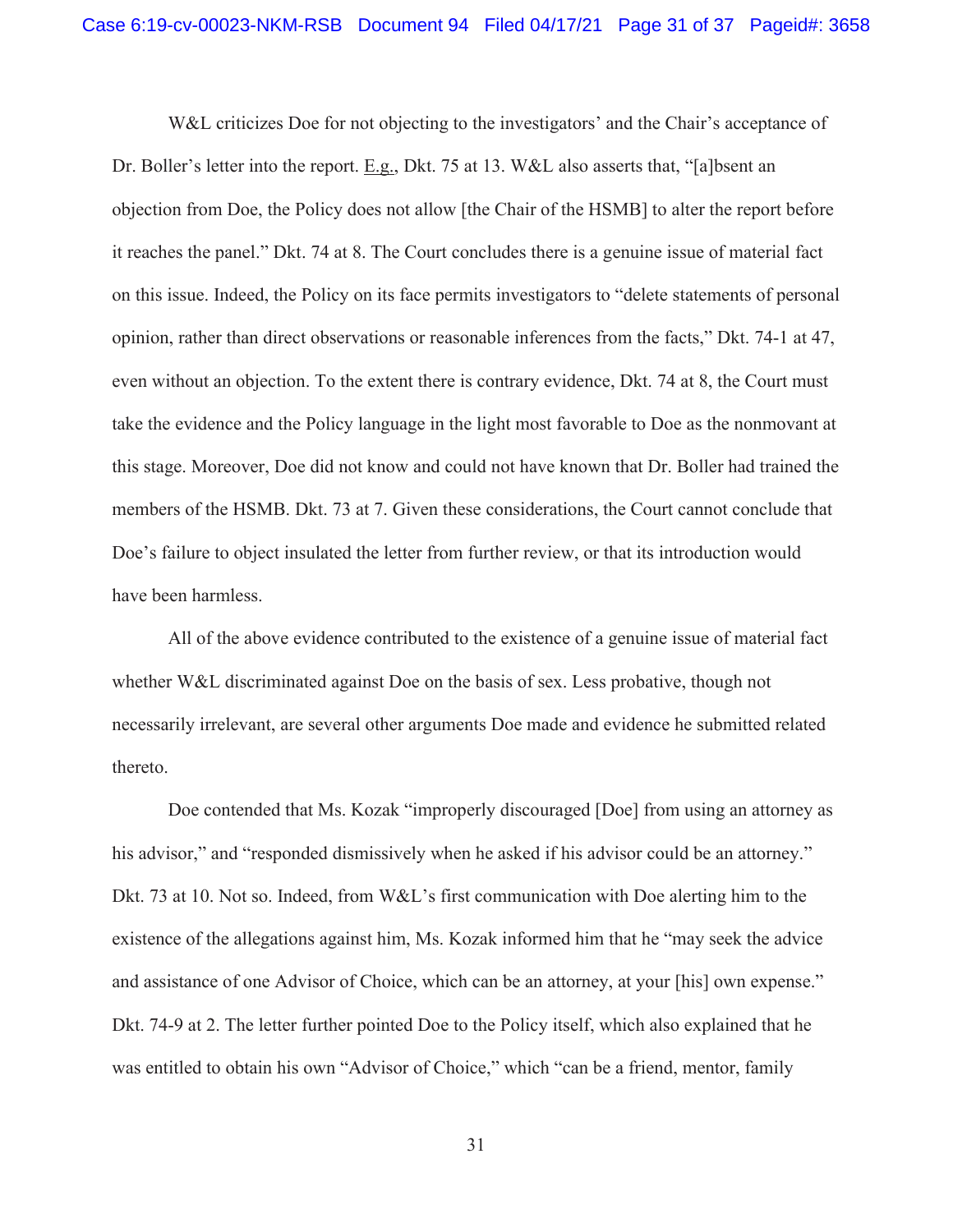member, attorney, or any other supporter" sought by a party. Dkt. 74-1 at 59. In other words, there was clear and consistent information that Doe could hire a lawyer to represent him. The basis for Doe's argument in this regard is that, in response to his question to Ms. Kozak whether he could hire a lawyer, she mentioned that there was a case in which a student had a lawyer and was still found responsible, and in another case, another student did not have a lawyer and was found not responsible. To be sure, Doe may have felt this response conveyed to him that "hiring a lawyer would be held against him." Dkt. 73 at 10. But without any further articulable basis or evidentiary support to substantiate it, the Court concludes no reasonable inference could be drawn from that stray comment that Doe should not hire a lawyer.

Doe also challenges the training provided to the HSMB in August and September 2016. In Doe's view the training effectively stated: "there are two sets of rules for assessing credibility: one for accusers, and another for everyone else." Dkt. 73 at 3. Doe argues that Dr. Boller's presentation to HSMB members "explain[ed] that different rules apply to 'victims,' for whom memory gaps as well as inconsistent and evolving testimony demonstrate veracity." Id. He also challenges Dr. Boller's short-hand reference to a "perp story," which "may seem more clear, less ambiguous. Possibly because its true …" Id. at 4. And Doe argues that this was "biased training," which rested upon "questionable 'trauma-informed' theories." Id. at 23.

The training of the HSMB was held in August, September 2016, and included PowerPoint presentations. Dkt. 73-3; Dkt. 73-2. (The HSMB hearing for Doe occurred late in April 2017). Dr. Boller delivered a presentation referencing her credential, as a Doctor of Psychology. Dkt. 73-3. She was called to train the panel members on the effects of trauma. Dkt. 74-12 at 81.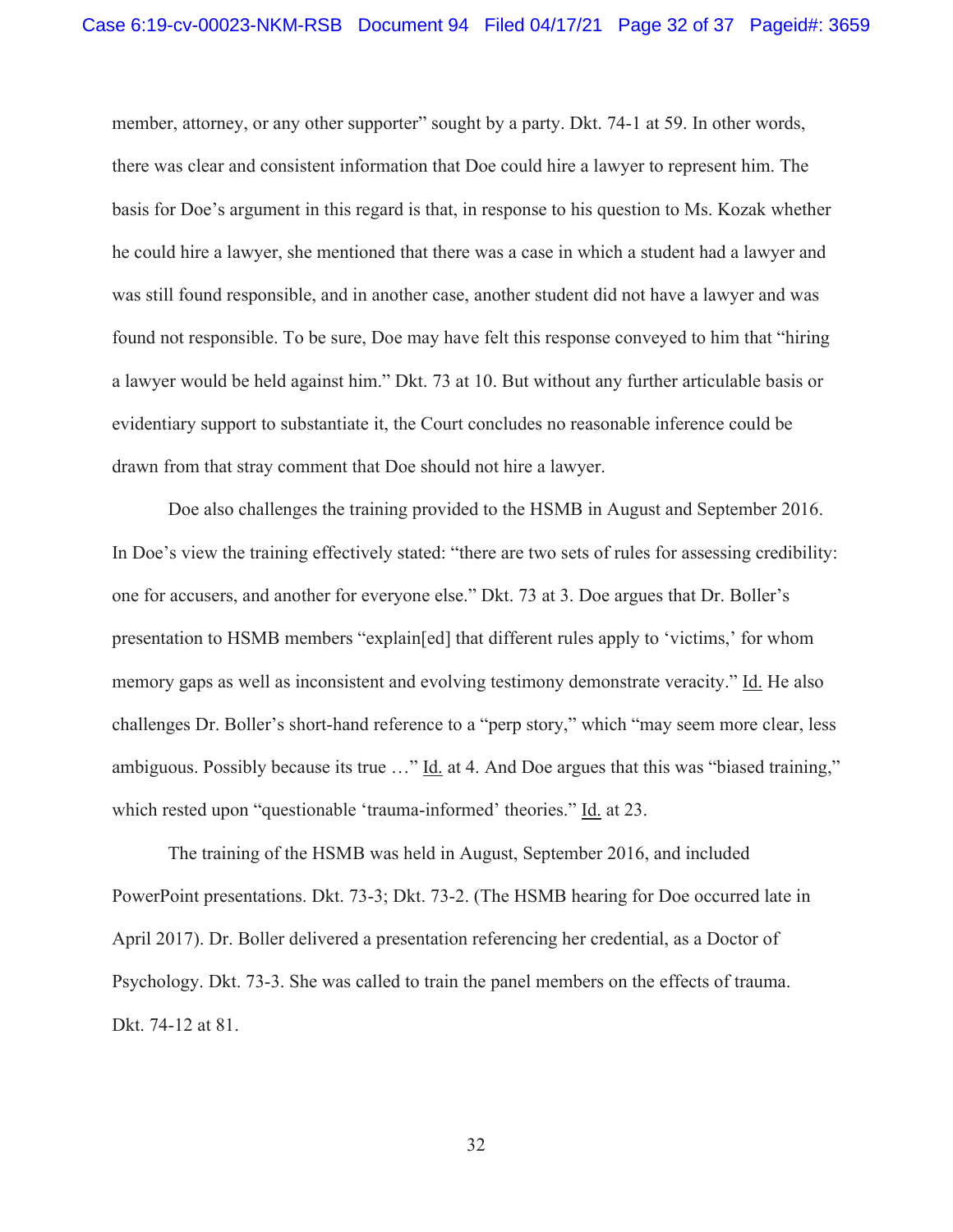Dr. Boller's presentation was entitled "Sexual Assault: Patterns & Responses," and included a slide on the "Effects of trauma." Dkt. 73-3 at 2. One of the notes reflected on the presentation apparently to guide Dr. Boller's discussion of the slide stated as follows: "Trauma victims (not just sexual assault) will make statements that are incomplete and partly inconsistent due to affects [sic] of trauma itself. This can make us question credibility, but should not." Id. at 4. As to that note, Dr. Boller testified: "I don't know that I read that. Again, I don't typically read from my notes. I'm someone who really likes to look up and make eye contact. Those [notes] are for me. I may or may not have said those words out loud." Dkt. 74-12 at 96. Another part of the presentation itself included a line that a "common reaction" to the effects of trauma included "an 'evolving' narrative of events.'" Dkt. 73-3 at 7. With respect to that part of her presentation, Dr. Boller testified that she was not talking about "months down the road." Dkt. 74- 12 at 92. Rather, she meant that "it has become standard practice … with investigators … to allow someone to have two sleep cycles before you would expect to have a more complete version of their memory or of the situation." Id. at 91–92.

While not irrelevant to the issue whether W&L discriminated against Doe on the basis of sex, this training does not itself establish a plausible inference of gender bias. The presentation materials principally challenged here are unlike those at issue in this Court's opinion in an earlier Title IX case, Doe v. Washington & Lee University, No. 6:14-cv-52, 2015 WL 4647996, at \*10 (W.D. Va. Aug. 5, 2015) (addressing article included in presentation "posit[ing] that sexual assault occurs whenever a woman has consensual sex with a man and regrets it because she had internal reservations that she did not outwardly express," which article was written in a genderspecific manner). By contrast, to the extent that there is any bias in the presentation materials challenged by Doe, it is based on an alleged bias in favor of an accuser but using neutral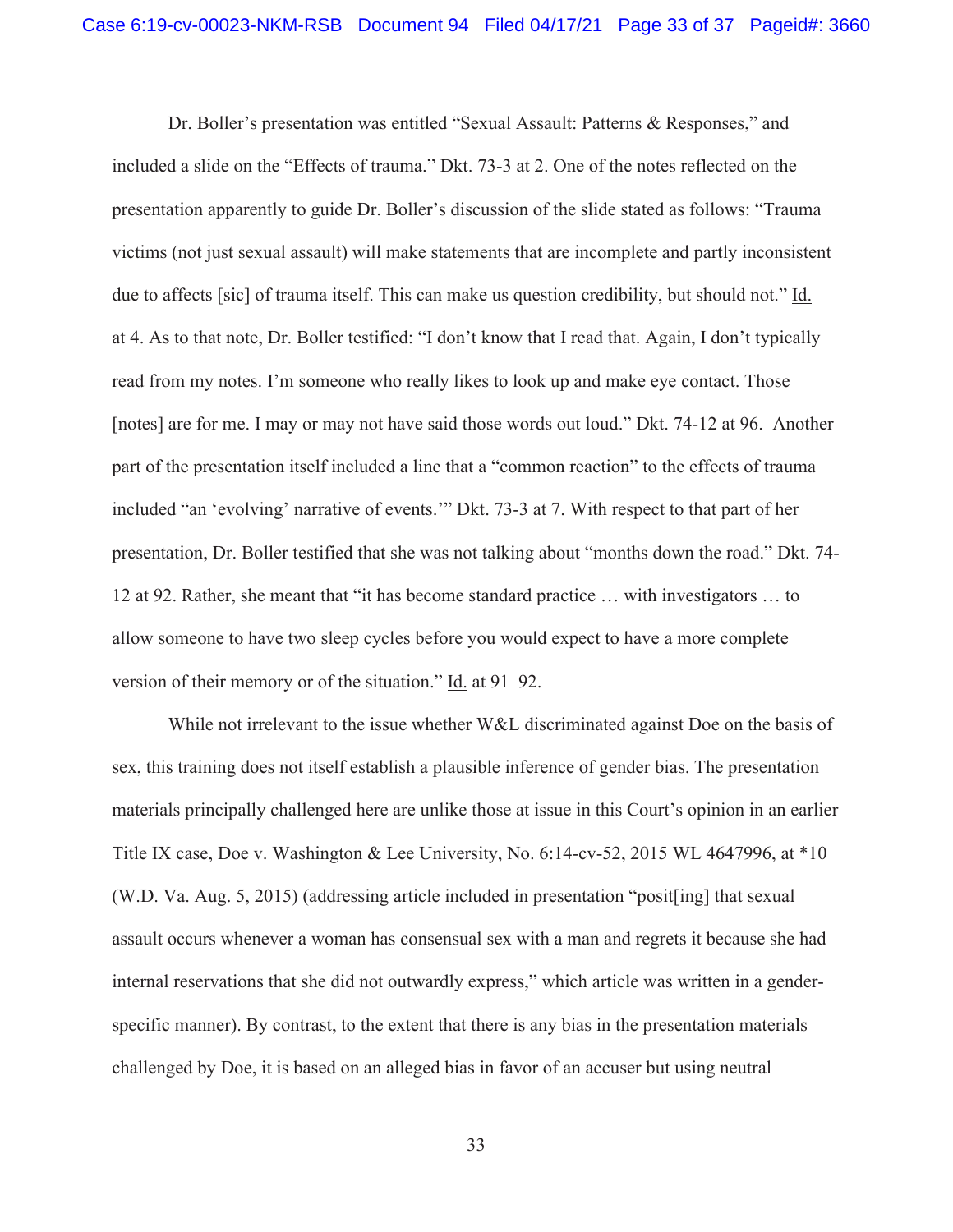language with respect to gender. See id. at \*10 n.6 (citing Bleiler v. Coll. of Holy Cross, No. 11cv-11541, 2013 WL 4714340, at \*12 (D. Mass. Aug. 26, 2013)). Nor does any reference Dr. Boller made in her deposition to the fact that most complainants are female and most respondents are male turn the presentation into one evincing gender bias. See Messeri v. Univ. of Colo., Boulder, No. 18-cv-2658, 2019 WL 4597875, at \*14 (D. Colo. Sept. 23, 2019) ("As for Plaintiff's claim that a greater number of male students are investigated and found responsible for violations of sexual misconduct, "the Court sees no inference to draw in Plaintiff's favor.").

For these reasons, the Court finds that Doe has demonstrated the existence of a genuine dispute of material fact on the issue whether W&L discriminated against him on account of his sex. A reasonable jury could conclude based on the above evidence and certain other evidence in the record, that in the HSMB panel's decision and evaluation of Jane Roe's and John Doe's credibility that the panel subjected them to materially different standards on account of their gender in its assessment of their competing narratives. Accordingly, the Court has denied W&L's motion for summary judgment on Doe's Title IX discrimination claim.<sup>6</sup>

# 2. Retaliation Claim under Title IX

Doe also claims that W&L retaliated against him in violation of Title IX after Doe's counsel sent a letter to W&L. See Dkt. 73 at 29–30. Doe's counsel sent this letter on June 29, 2017, in which they referred to themselves as Doe's "litigation counsel," and referenced Doe's

<sup>&</sup>lt;sup>6</sup> Because the Court concludes that Doe's Title IX claim survives summary judgment by establishing a genuine dispute of material fact whether the HSMB discriminated against Doe "on the basis of" sex, see Sheppard, 2021 WL 1227809, at \*3–4, the Court need not separately address whether Doe established a claim solely under the Second Circuit's theories of liability as set forth in Yusuf, 35 F.3d at 715. While the parties briefed the case before the Fourth Circuit's decision in Sheppard, Doe advocated in his opposition brief for this Court to adopt the Seventh Circuit's standard which the Fourth Circuit has now adopted. And counsel for W&L addressed at oral argument the competing lines of authority and did not see a "significant" difference between the standards for purposes of this case.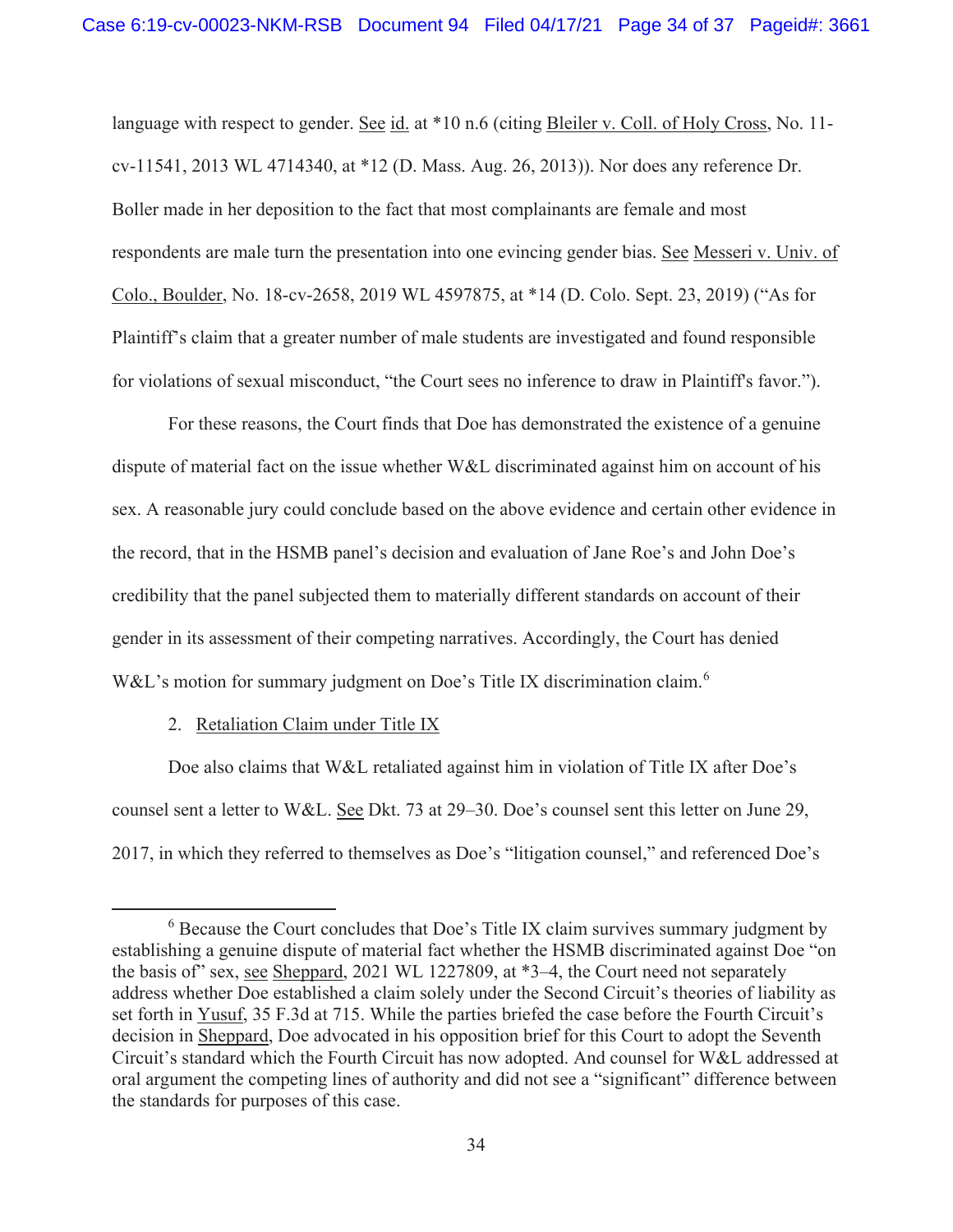HSMB proceeding as a "Title IX matter." Dkt. 74-24 at 3. In this letter, Doe's counsel sought "a copy of the Title IX investigation report and his complete student conduct file." Id. In his opposition to W&L's motion to summary judgment on this claim, Doe asserts that, "[a]fter receiving this latter, W&L retaliated in two ways: (1) by unreasonably restricting [Doe's] access to records he was entitled to review—the same records it allowed [Roe] to publish without repercussion; and (2) by rejecting his applications for reinstatement when he met the criteria to return." Dkt. 73 at 29–30.

In its motion for summary judgment, W&L contends that Doe failed to establish any of the three elements of a prima facie retaliation claim including "(1) engagement in a protected activity; (2) an adverse action; and (3) a causal connection between the protected activity and the adverse action." Dkt. 74 at 27–28 (quoting Doe v. Salisbury Univ., 123 F. Supp. 3d 748, 769 (D. Md. 2015)). W&L asserts that Doe failed to show both that he engaged in protected activity, and that, even if he did, there was no causal connection between the protected activity and the adverse action. Dkt. 74 at 27–28. Further, W&L contends that even if Doe made out a prima facie case of retaliation, W&L advanced a legitimate, non-retaliatory reason for its conduct namely, that W&L "feared [Doe] would struggle academically if he returned," and argues that Doe has failed to rebut that showing. Id. at 28–29.

For purposes of this opinion, the Court will assume that Doe has adequately shown two of the three prima facie elements of retaliation: that his counsel's June 29, 2017 letter that threatened a Title IX suit constituted protected activity; and that refusing to readmit Doe would constitute adverse action. As Doe has articulated his retaliation claim, however, the Court cannot conclude that Doe has shown any genuine dispute of material fact over the third element of the claim: causation. Doe has not shown a "causal connection between the protected activity," i.e., as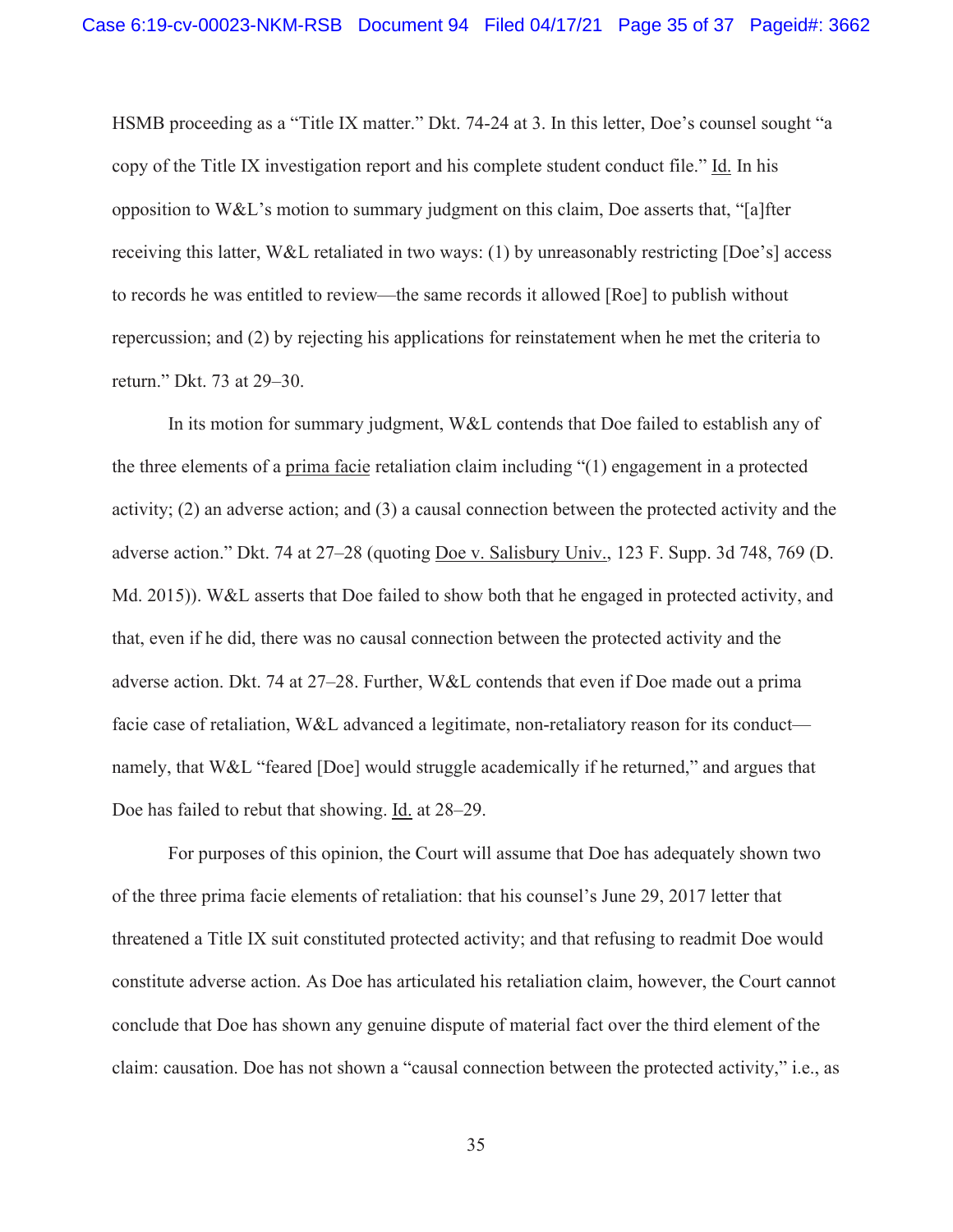Doe has framed the issue, his counsel's sending the letter, and "the adverse action," i.e., W&L's refusal to readmit.<sup>7</sup> In response to W&L's summary judgment motion, Doe has failed to present any more than a scintilla of evidence that his counsel's June 29, 2017 letter itself resulted in W&L's denial of his applications. See Dkt. 75 at 19. Doe's proffered evidence that Roe and her family continued to protest the leniency of Doe's sanction in correspondence with Ms. Kozak and other W&L officials, Dkt. 73 at 15–16, does not support a conclusion that Doe's counsel's letter caused W&L to refuse to readmit him. Nor does Doe's argument that evidence also supported the fact that W&L administrators were "discussing their concerns" about Doe's "potential return" even before he submitted an application, support a finding that the letter itself as the protected activity claimed prompted that retaliation. Id. at 20.

Accordingly, Doe appears to rely heavily on the length of time between the letter and denials, and the sequence of events to demonstrate causation. His counsel sent the letter in June 2017, and W&L denied his applications in November 2017 and July 2018. Thus, roughly five months and thirteen months passed between the letter and the denials, respectively. That is too long, without more, to provide a basis for causation. See Clarke County Sch. Dist. v. Breeden, 532 U.S. 268, 273 (2001) ("The cases accept that mere temporal proximity between an employer's knowledge of protected activity and an adverse employment action as sufficient evidence of causality to establish a prima facie case uniformly hold that the temporal proximity must be very close."); see also King v. Rumsfeld, 328 F.3d 145, 151 & n.5 (4th Cir. 2003) (concluding that ten weeks between protected activity and adverse employment action "gives rise to a sufficient inference of causation to satisfy the prima facie requirement," but noting that

<sup>&</sup>lt;sup>7</sup> Doe's variation of his retaliation claim challenging W&L's unreasonable restriction of access to files is meritless, as Doe has not raised anything more than an inconvenience. See Dkt. 75 at 18.